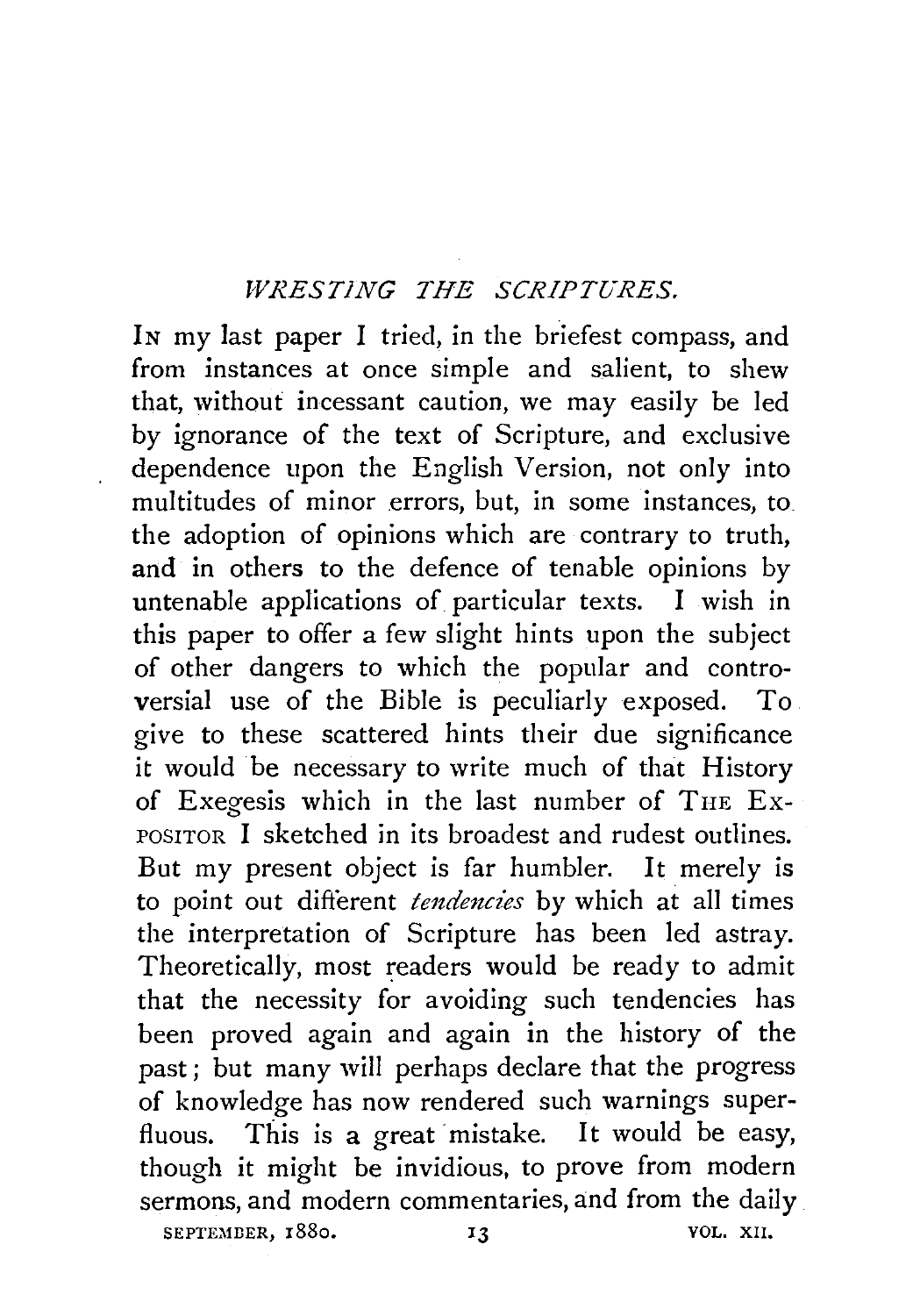misuse of Scripture in party controversies, that it *is*  a flattering self- deception to suppose that we are rescued from such liabilities to error; but any one who supposes that the religious world in general is now in possession of the true key to Scriptural interpretation has only to consider the "texts" which are quoted to refute some fixed but perhaps disputed opinion of his own, and he will not be long before he arrives at the conclusion that, in our exegetical methods as well as in other things,

## Our days are heritors of days gone by.

r. We are, for instance, still liable to the dangers of Literalism.

There is a sense in which literalism is among the first duties of the Biblical interpreter. Even the instances adduced in the following pages, as well as many to which I referred in the last, are sufficient to prove that masses of erroneous and pernicious misinterpretation would have. been rendered impossible, if Commentators had held fast to the rule that we ought to go to Scripture to find not what *we think,*  but what the sacred writers said ; that, so far as it is ascertainable, the meaning which their words must have had for their own contemporaries, and especially for those to whom they were addressed, is and must be the meaning which we are intended primarily to find in them ; that we are dealing deceitfully with the Word of God when we interpret passages of Scripture into conformity with our own dogmatic bias in senses which were never attached to them by those who were as familiar as we are unfamiliar with the language, the circumstances, and the allusions of the speaker.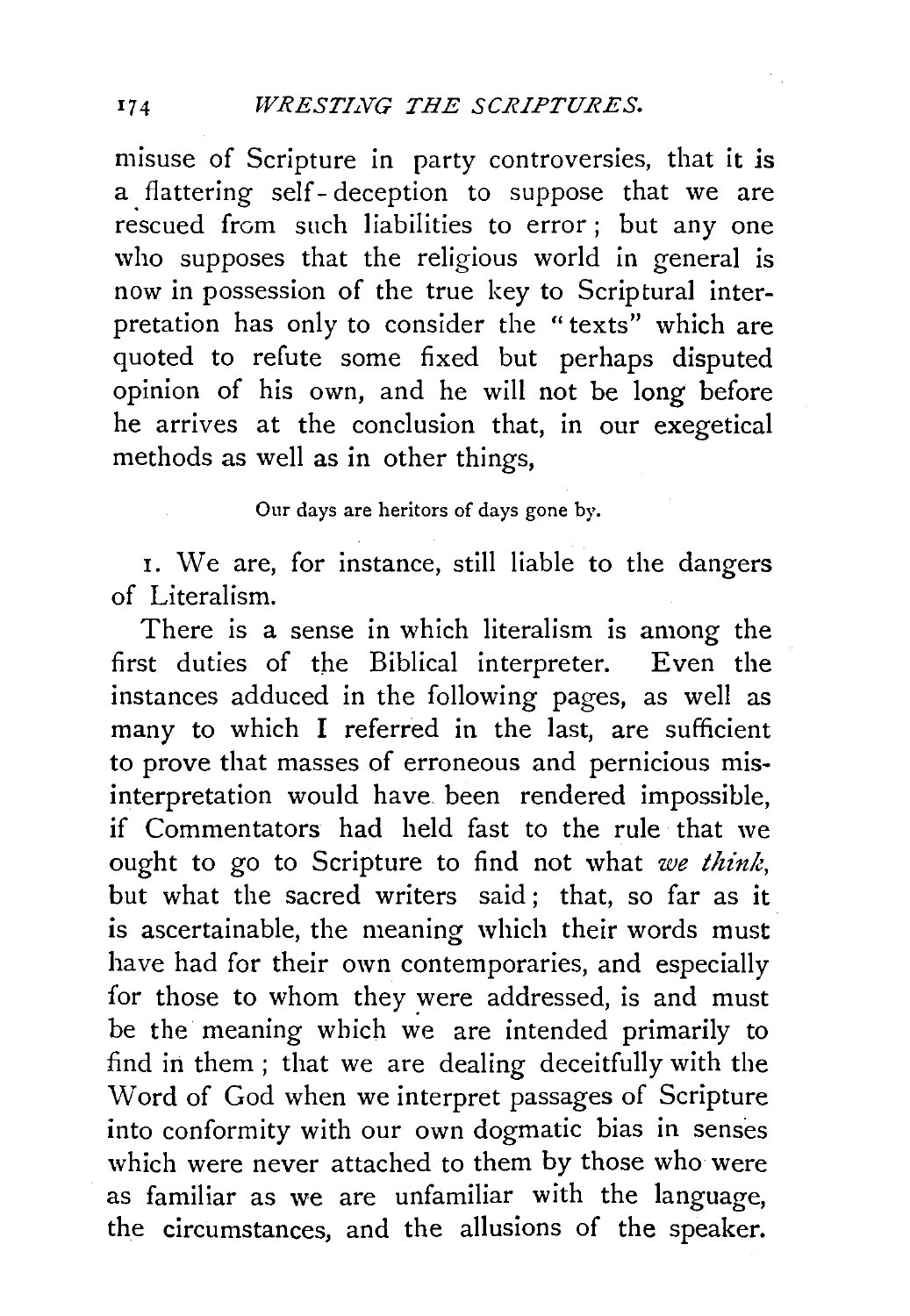In *this* sense literalism-the rigid and determined exclusion of mere mystic fancies—the insistence on the grammatical, philological, historical, simple sense of the words of Scripture-the constant recollection that each writer is primarily speaking as *Judaeus*, ad Judaeos, *apud yudaeos-is* of the extremest importance. When we consider all the baseless vagaries of Philonian allegory, and the influence which they exercised on the Christian schools of Alexandria, we gratefully acknowledge the services of the School of Antioch, and especially of Diodorus of Tarsus and Theodore of Mopsuestia, in rescuing Scripture from a treatment so arbitrary and so artificial. The fact that these great teachers were in advance of their age cost them some suspicion and isolation, but they had the immortal honour of being the founders of the rational-by which I mean the reasonable-school of Scriptural interpretation. St. Thomas of Aquinum laid down the rule : <sup>H</sup>*Let all the senses of Scripture be based upon a single literal sense, from which alone an argument can be derived,* but not from those things which are allegorically stated."<sup>1</sup> Calvin, whose dreadful theology should not blind us to his high exegetical merits, admirably remarked in his introduction to the Epistle to the Romans : " *Certainly* since this is almost the one duty of the interpreter, to lay open the mind of the writer whom he has under*taken to explain* ; *in proportiim as he leads hi's naders*  away from it, in that proportion does he wander from *his proper aim."* These rules of a vigorous and truthful common sense find their historical origin in the writings which emanated from the School of Antioch, .and the maintenance of *such* a literalism must ever

' *Summa Theolog.* i. qu. i. art. IO.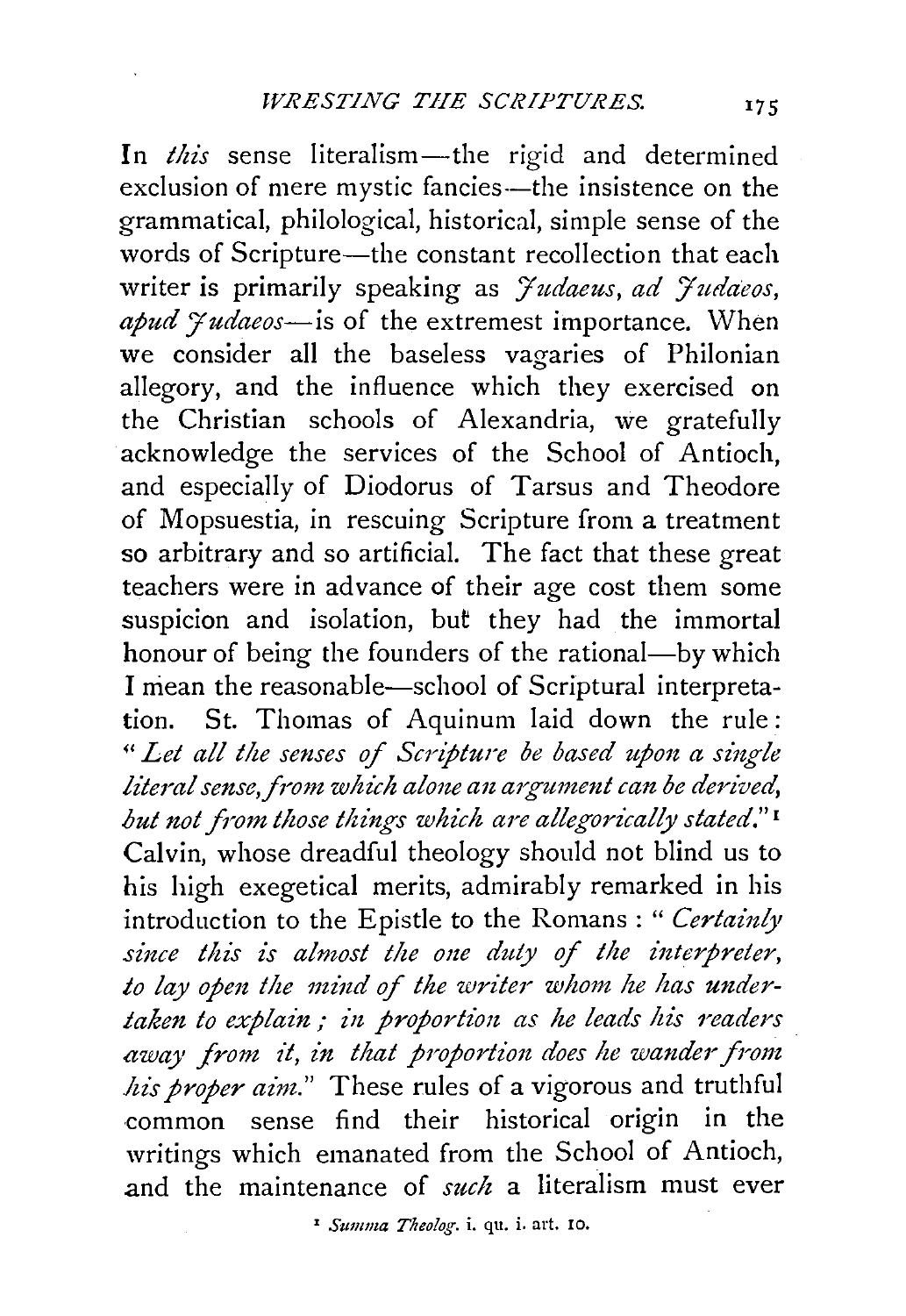henceforth be regarded as the first duty of a truthful Commentator<sup>1</sup>

It may be readily admitted that these great Antiochene theologians may have been as little exempt as others from "the falsehood of extremes:" and their human infirmity may sometimes have been manifested by their having carried their principles too far. Take, for instance, the estimate formed by Theodore of Mopsuestia respecting the Song of Solomon. He may have adopted a view respecting it which was unduly, because too *exclusively,* literal ; and he was condemned for this view by various Church decrees, just as, a thousand years after, Castellio was driven from Geneva by Calvin for rejecting the book as uninspired. Whiston carried such opinions to a foolishly extravagant extreme when he spoke of the Canticles as having been " written by Solomon when he was wicked and foolish and lascivious and idolatrous." Yet the all but unanimous voice of the best modern criticism has long ago decided that-though any one who wills may, as a pious exercise, read the book in a typical or allegorical sense, such as that suggested in the headings of the chapters in our English Version-yet the primary intention of the Song is literal and idyllic, and that much of its primary and permanent value lies in the fact that it describes the . triumph of a humble and virtuous love over all the blandishments of wealth and power. When some of

176

<sup>&</sup>lt;sup>*I*</sup> Other theologians besides those quoted, have laid down the same rule: *e.g.* Cocceius, in the Introduction to his *Summa de Focdere et Testa m. Dei:* "Id significant verba quod significare possunt in integra oratione, sic ut omnia inter se conveniant ;" and Kuenen (Criticae lineamenta) : "Intelligere scriptorem is dicendus est, qui idem quod ille dum scribebat cogitavit, legens cogitat." See Immer, *Hermcneutik*, 26-67.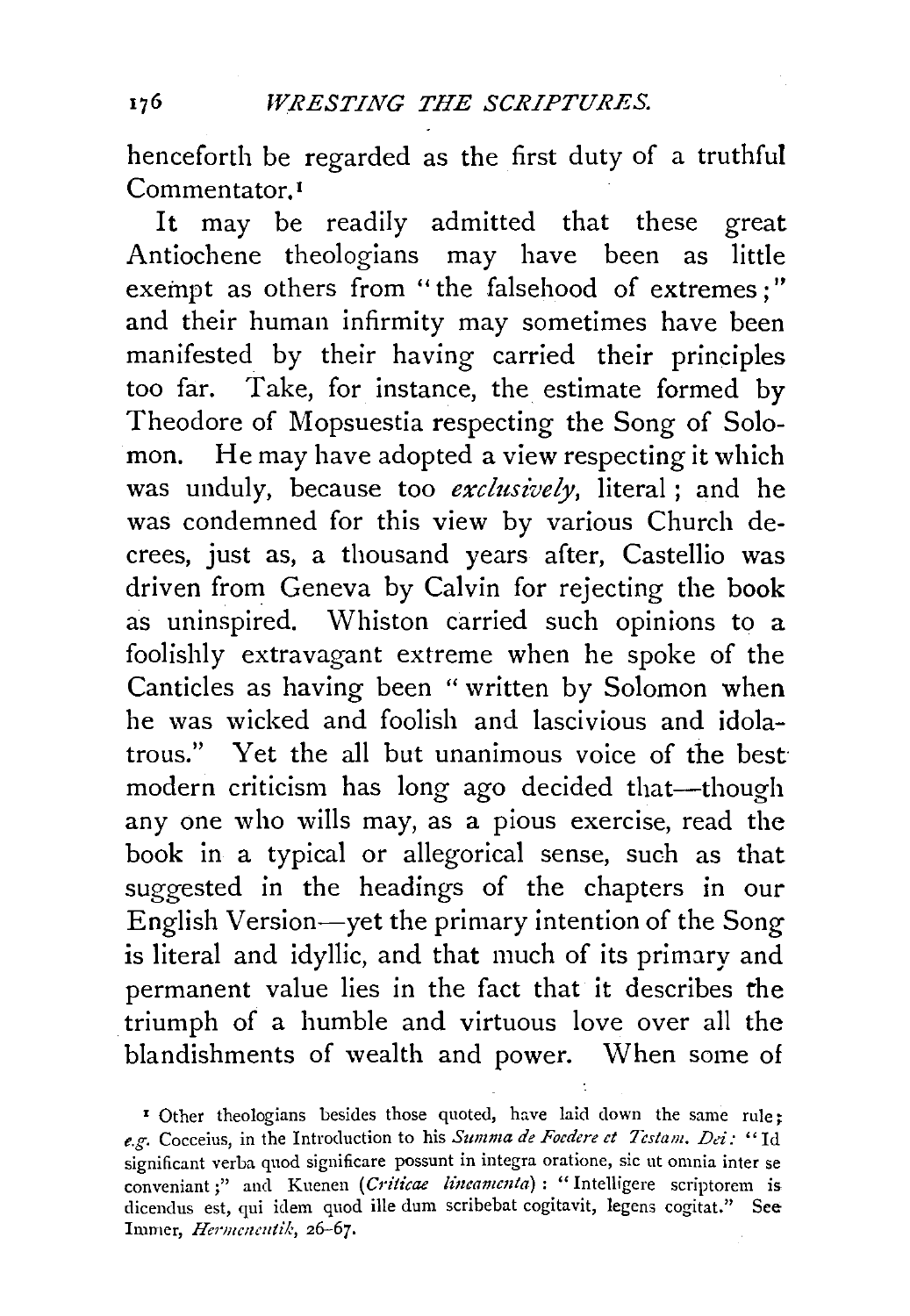the Jewish Rabbis decided that the book " defiles the hands,"-or, in other words, that it is uncanonical,-the decision may have been due to an inadequate estimate of the sacredness of the simple lesson that God . approves of a pure-hearted and faithful love.

The literalism, then, which may most briefly be described as the elucidation and acceptance of the original sense, is never dangerous; nay, it has furnished the one solid basis of all sound interpretation. But the literalism which *is* dangerous is that which sacrifices the sense to the mere sound; that kind of literalism which, either in ignorance or in wilfulness, insists on abiding by the hard and naked letter, in defiance of every rule which modifies the use of human language. "God," as Luther so admirably said, *"does not reveal grammatical vocables,* but He reveals essential things." All human language, from its very nature, from the very conditions of the beings by whom it is uttered and to whom it is addressed, is, and must be, imperfect. It is an asymptote to thought; it may approach ever nearer and nearer to the circumference of the idea which it wishes to express, but can never coincide with it. "The Law speaks in the tongue of the sons of men." The language of Scripture is full of gracious shadows-clouds which mercifully veil for our feeble vision the excess of light. Thousands of texts of Scripture, multitudes .of the utterances of our blessed Lord Himself, were never meant to be taken au pied de la lettre; nay, they would, if so taken, stand in deadly antagonism to the very essence of his own Divine teaching. Paradox, and metaphor, and irony, and figures of speech of all kinds, and the general statement of truths applicable only to special circum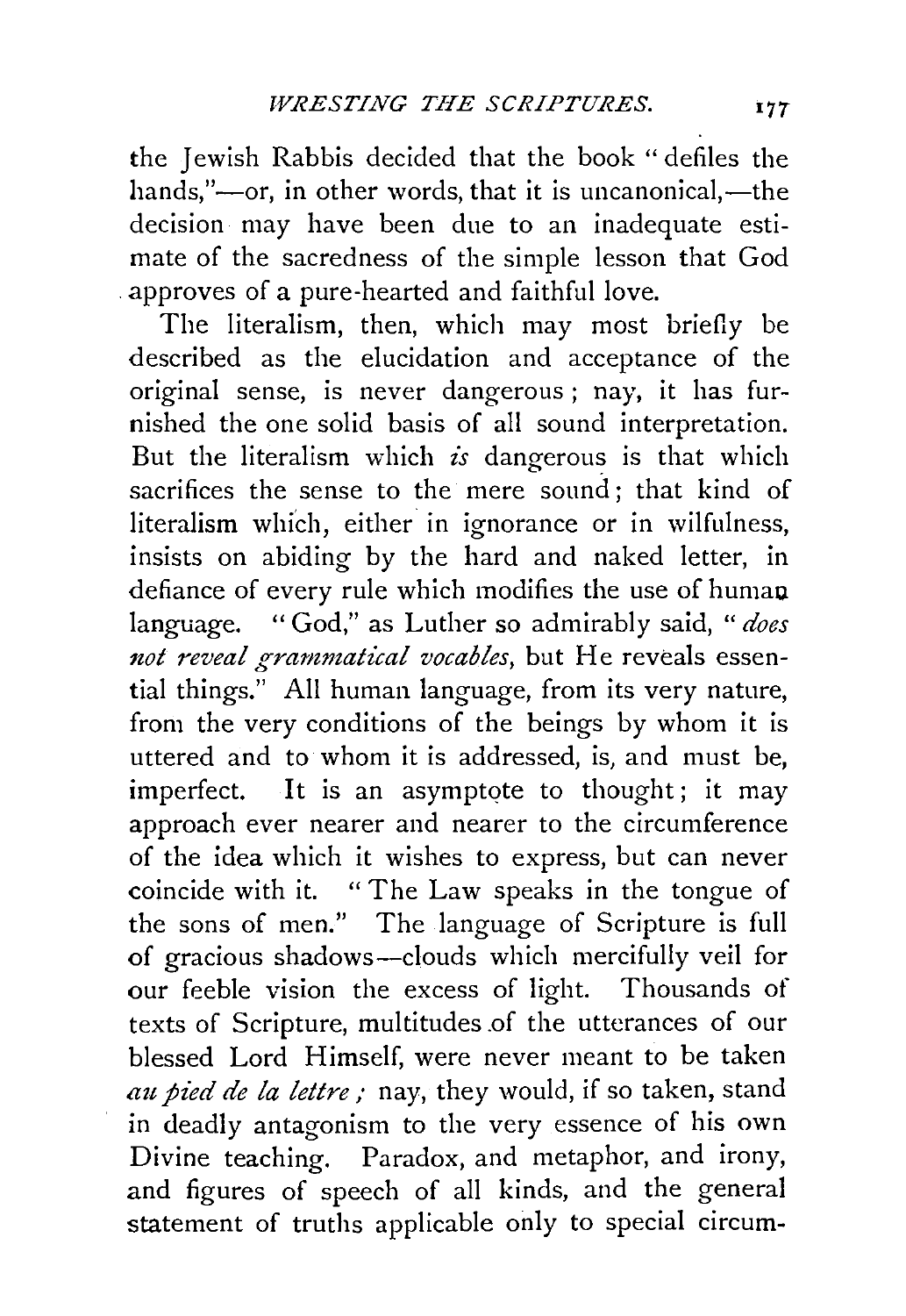stances, and the universal statement of rules which were never meant to exclude a multitude of modifications, are facts of human utterance which must be taken into consideration at every step. The sacred writers could not possibly frame their language with incessant. reference to the assumption that theological interpretation would exclude the exercise of the simplest common sense. "We recognize," says Bullinger, " $no$ interpretation of Scripture as orthodox and genuine unless it has been sought from the Scriptures themselves, in accordance with the genius of the language in which *they are written, and weighed with reference to circumstances,"* 1 and then only (he adds) when it coincides with the rule of faith and charity, and tends to the glory of God and the salvation of mankind. A meaning which would instantly have stamped ·serious words with downright absurdity in the minds of all who heard them can never be the true meaning. Where the literal sense is immoral and untenable, and where it can be shown that to adopt the literal sense would be to ignore the laws, idioms, and ordinary metaphors of the language in which the words were uttered, *there* literalism becomes the very worst kind of allegory. And in reading our English Bible it must constantly be borne in mind that the word by which another is translated may have a general resemblance to it in meaning, and yet may convey a widely different impression, and may connote an entirely different range of conceptions. This was why the Evangelists wisely transliterated a multitude of technical words, such as Pharisee, Sadducee, corban, &c., rather than represent them by imperfect equivalents. This was why they and our Blessed Lord Him-

<sup>1</sup> Confess. Helvet, ii. 2.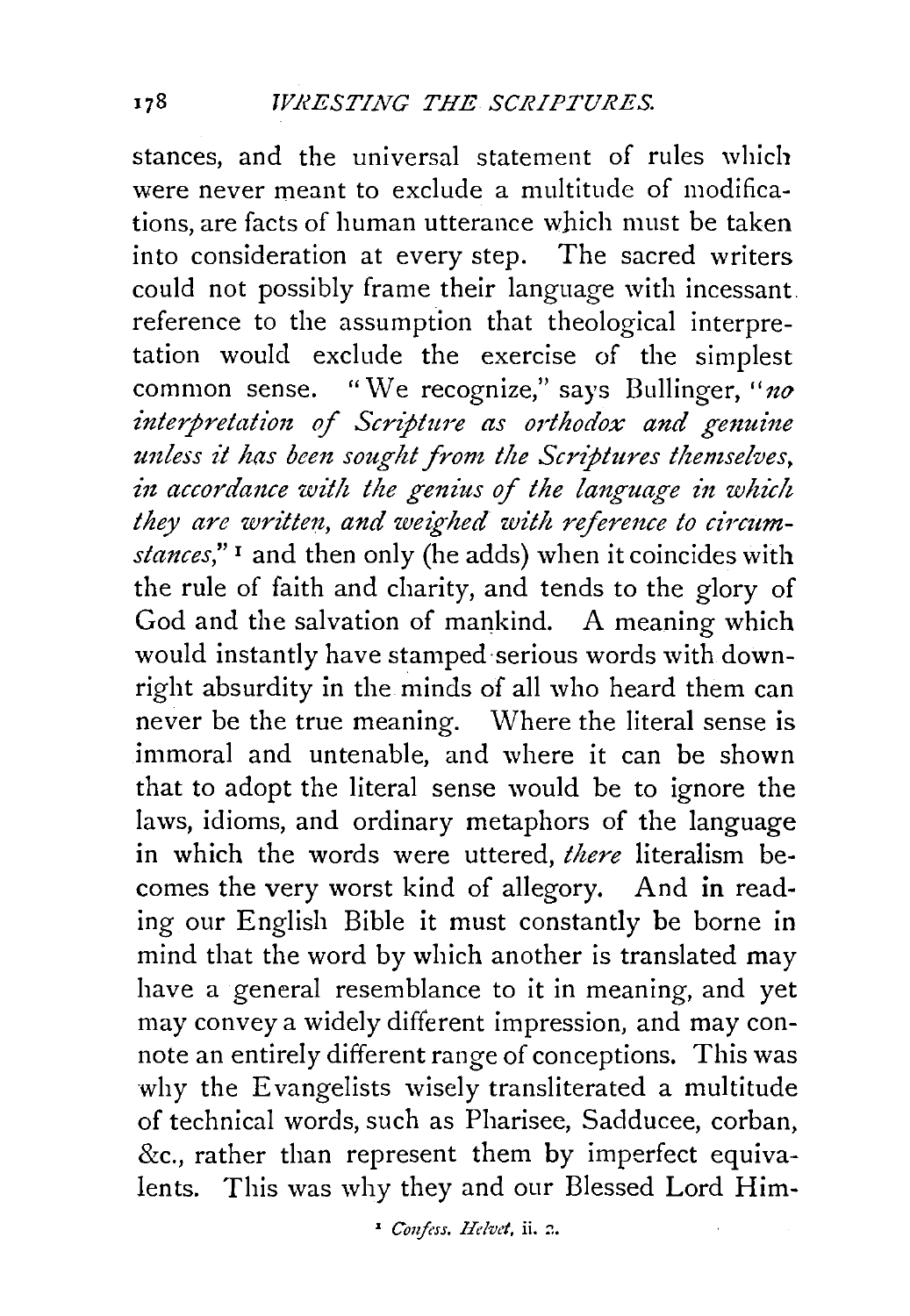self, if He spoke Greek, refused to represent by some confused analogue the purely technical Hebrew word "Gehenna," and thereby set a sacred example which our translators have neglected, and have in consequence done irreparable, though unintentional, injury to the belief of many. But the strangest thing about the unintelligent literalism which dominates uncontrolled over the largest part of popular theology is that it is so perfectly arbitrary in its application. It will fasten with fierce tenacity upon one text or set of texts, while it calmly explains away another text or set of texts, which, if understood with equal literalness, would enforce the modification, or even the abandonment, of some favourite dogma. There are probably thousands who would, with ignorant fervour, apply the name of infidel to any one who should take an allegorical view of the narrative of the Fall, although Calvin applies the phrase "rude simplicity" to the way in which Moses speaks of God making coats of skins, and Luther says that we are not to interpret "God said" as though it meant a voice in the air. They would denounce as "rationalistic" any attempt to shew the great historic truth which lies behind the simple anthropomorphism in which the Book of Genesis describes God as confounding the language of all the earth at Babel, though St. Gregory of N yssa speaks of the literal comprehension of the passage as " Jewish folly and nonsense." And yet the very same readers will, without the slightest warrant, apply the most extravagant allegory to the interpretation of verse after verse in the Canticles, and even they would hardly suppose that God literally "came down to *see* the city and the tower which the children of men builded." It was this arbitrariness which made the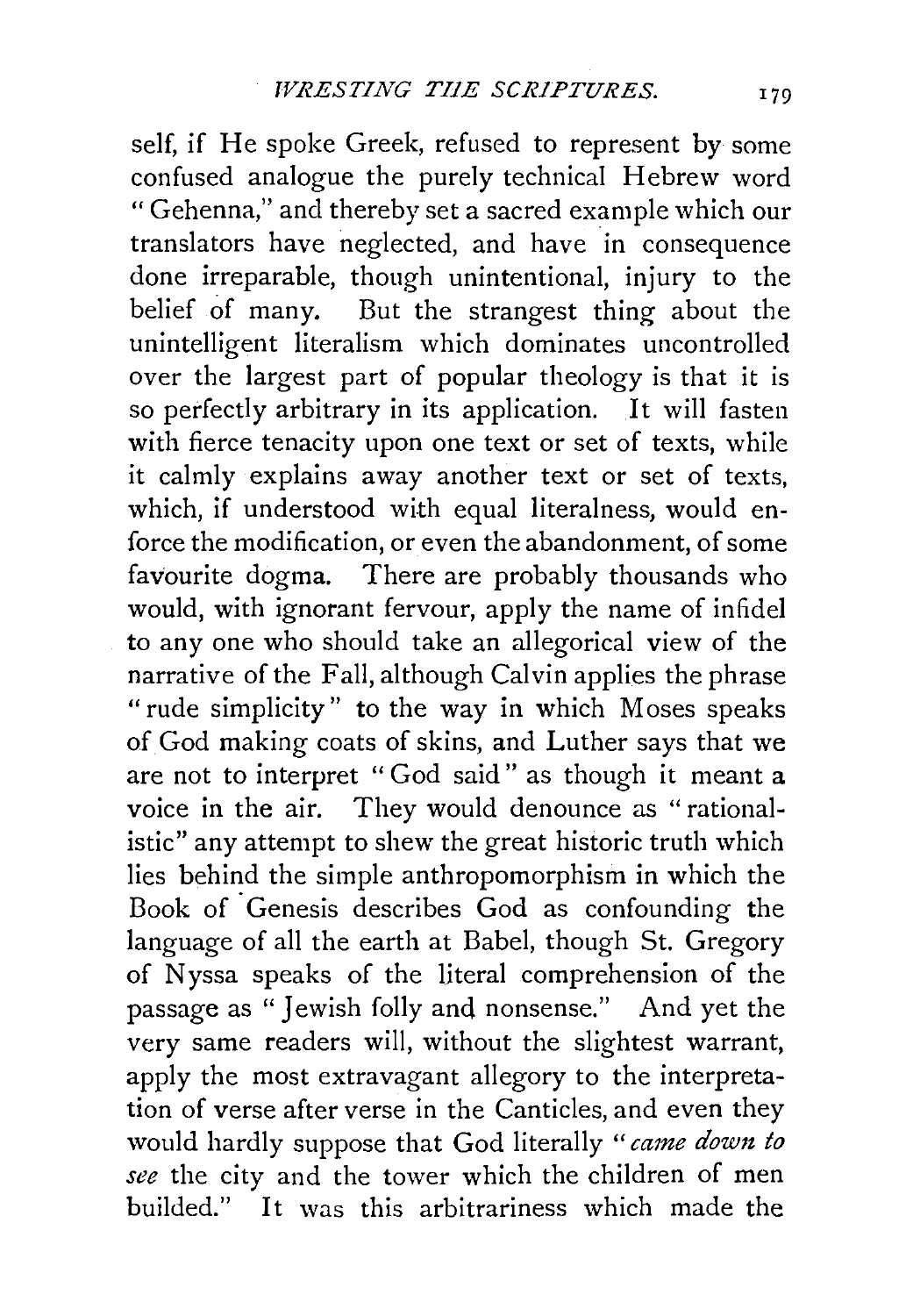Roman Catholic controversialists say that Scripture was treated by the Protestants as "a nose of wax," which they could twist in any direction ; a sword which they could put into any scabbard.<sup> $I$ </sup> It was this determination to interpret everything by purely subjective standards which led to the bitter epigram-

> Hie liber est in quo quaerit sua dogmata quisque Invenit et pariter dogmata quisque sua.

But it is in the New Testament, and most of all in the interpretation of the words of our Lord that this literalism most strangely asserts itself. It was wonderful that the youthful Origen, the most allegoric of all ' Christian interpreters, should yet, from unacquaintance with a Jewish metaphor, have taken with absolute literalness the one text which led him, to his own ultimate sorrow, to wrong himself for life;  $2$  yet in this respect he was only following the arbitrary method to which almost every reader is more or less addicted. The comprehension of so simple a truth as this-that Christ expressed many of the great laws which He came to inculcate under the form of extreme and unlimited paradox-would alone have saved Europe from multitudes of errors both in practice and in theory. John Bunyan used to be distracted with agony because he took quite literally the saying, *"If ye have faith as a grain of mustard seed, ye shall say unto this mountain, Remove hence to yonder place*; and it shall *nmove,"* 3 and therefore felt driven to test his own faith

<sup>&#</sup>x27; Bellarmine, *De Verbo Dei,* III. I, § 2.

<sup>&</sup>lt;sup>2</sup> The proper understanding of the metaphorical character of Matthew xix. 12 can be best seen by comparing the three kinds of *εὐνοῖχοι* there referred to with those classed by the Rabbis under the heads of eunuchs "of the sun," "by men," and "by the hand of heaven." See my *Life of Christ*, vol. ii. pp. 156, 157, and Schottgen, *ad loc.* Matt.

<sup>3</sup> Matt. xvii. 20.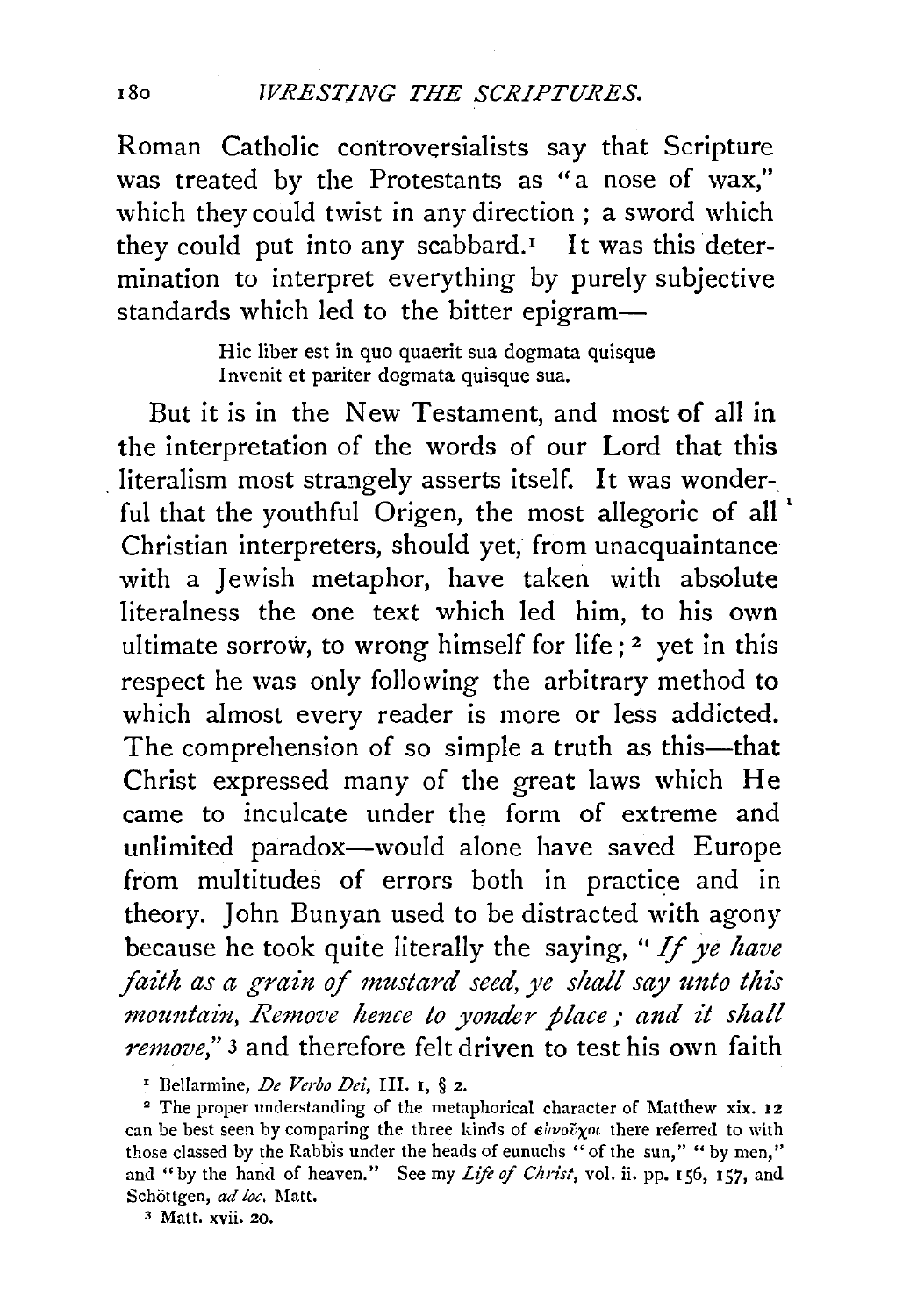by bidding the puddles on the Bedford roads to dry up at a word. Yet he would never have been troubled had there been any one to tell him that Jesus was but using the strong imaginative metaphor of the East, which would be perfectly intelligible to his hearers from the language of their own prophets.<sup> $I$ </sup> The notion that "to remove mountains" was to be taken quite literally was one which would have only caused a smile on the face of any hearers who were accustomed to confer on any great teacher the complimentary title of "a remover of mountains." They 'would have understood in a moment that their Lord was only expressing the Divine truth, that difficulties vanish before the prayer of faith.<sup>2</sup> Again, on the *"Sell all that thou hast* ''-a special command given to one alone, and only because he demanded an heroic test-was founded the whole system which cursed Europe for centuries with multitudes of spiritual mendicants. Yet nothing but the crudest literalism would have prevented the recognition of the truth that the command had never been intended to have a general application, and that even those who were nearest and dearest to Christ retained their possessions without blame from their Master, and with direct benefit to the general good. In almost every doctrinal chapter of the New Testament the reader will find texts which have been taken literally by some teachers or some sect, while the whole chapter may be full of other texts of which the literal meaning is either rejected or explained away. In no subject is this

<sup>&</sup>lt;sup>1</sup> "Who art thou, O great mountain? Before Zerubbabel thou shalt become a plain" (Zech. iv. 7). Comp. Jer. li. 25.

<sup>&</sup>lt;sup>2</sup> St. Ambrose was, at least, nearer the mark than Bunyan when he said that " by this mountain is meant the devil" (Ambrose on Psa. xxxvi., p.  $503$ ).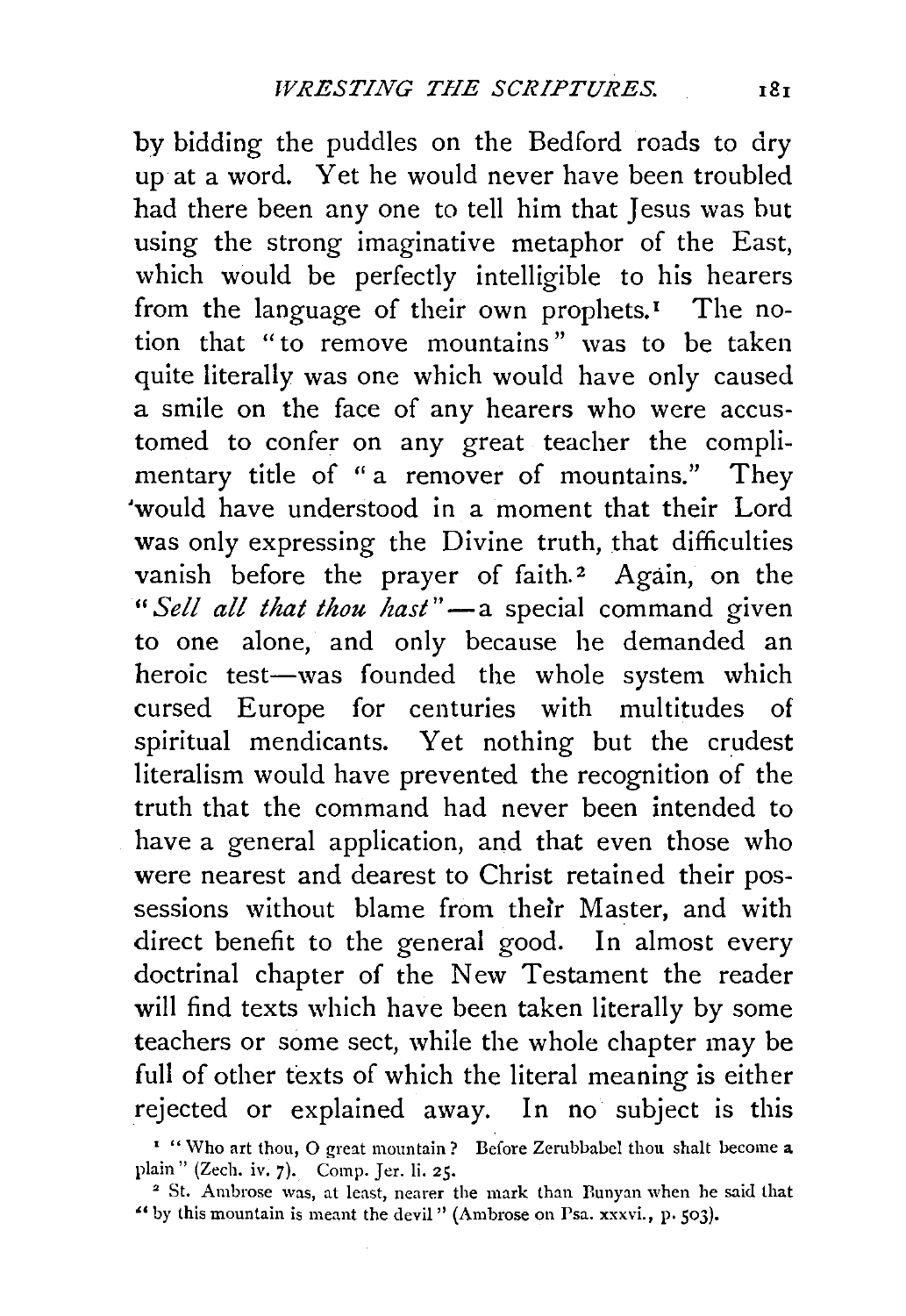license of private interpretation more strangely manifested than in everything which pertains to Christian eschatology. There the imagery of a parable will be paraded as decisive of one view, while the plainest literal statements will be set aside if they seem to favour another. It will be deliberately argued that the " council" and " the judgment " are to be taken literally as Jewish tribunals empowered to inflict fines and ordinary punishment for the offence of being angry or calling a man Raca ; while "the Gehenna of fire" in the next clause is not to mean a Jewish punishment, but is to. be taken metaphorically of eternal torments, for the slightly added vehemence of calling him " Thou fool." Nay, more ; literalism and allegory will orthodoxically divide between them the clauses of the same verse, and it will be insisted that the "worm" is metaphorical in one clause, while the flame is material in the next. But perhaps one single clause may sufficiently illustrate the immense dominion which has been claimed by an arbitrary literalism. The Apostles, I firmly believe, would have held it to be impossible that a metaphor so simple, so intelligible, so universal as that which was employed by our Blessed Lord when He said, " *This is my body*," should originate a library of vehement literature and metaphysical discussion, and should lead to centuries of infuriated controversy, in which men should burn each other respectively for holding or for not holding it in a literal sense. Long ago Selden said that the doctrine of transubstantiation was an instance of " rhetoric turned into logic." By that pregnant remark he meant that Christ, when He used those words at the Last Supper, was speaking in accordance with those universally recognized laws of language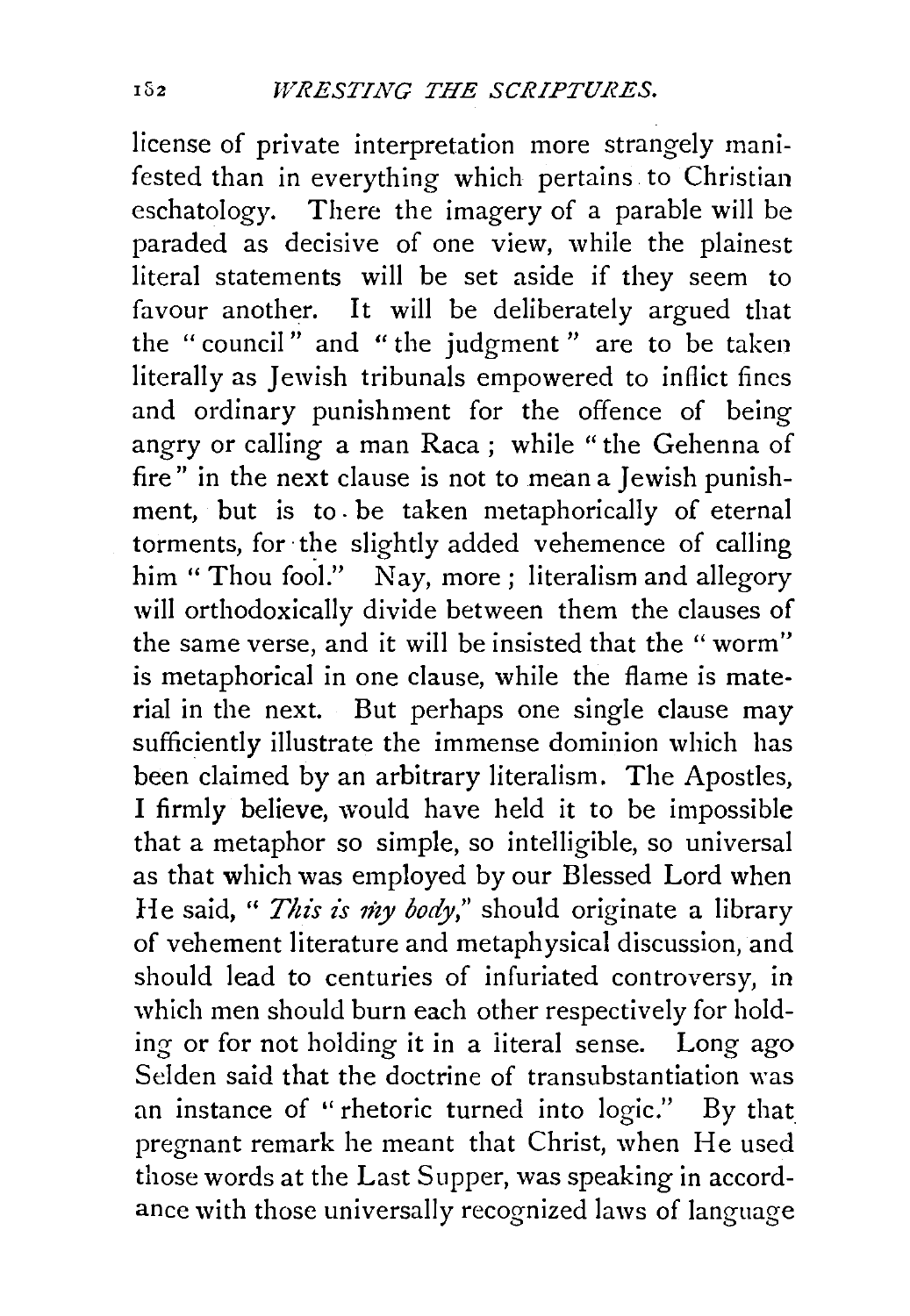which (in the older and truer use of the word) were described as Rhetoric ; and that, to take his phrase literally, and without reference to those laws, is to found syllogisms on a mistaken principle of grammatical interpretation. In all languages," to eat" and" to feed upon" are metaphors, used alike by the refined and the ignorant, to express the most intense union, the most absorbing contemplation. Among the Jews, familiar with such forms of expression as that "Moses on Sinai was fed upon the music of the spheres," and that "The just shall eat of the glory of the Shechinah," nothing but the coarsest determination to cavil could have led to the remark made by the Galileans in the synagogue at Capernaum, " How can this man give us his flesh to eat?" It was a similar literalism which had, on another occasion, called forth the grave and sorrowful rebuke of Christ, "Why do ye not understand my speech ? even because ye cannot hear my word." $I$  On this occasion He only *1'ejeated* his metaphor, which it was as inexcusable to misunderstand as it was to take literally the metaphors of the "leaven of the Pharisees" or the "water of life;" but to. his disciples He said afterwards, with perfect distinctness, " It is the spirit that quickeneth; *the flesh profiteth nothing*: the *words* which I speak unto you, they are spirit and they are life." After such an explanation, the Apostles would have thought it inconceivable that neglect of the simplest rules of utterance could lead men from spiritual interpretations into degrading and unfathomable superstitions.

*2.* But if a raw literalism has led to many errors, what shall we say of that spirit of Allegory in which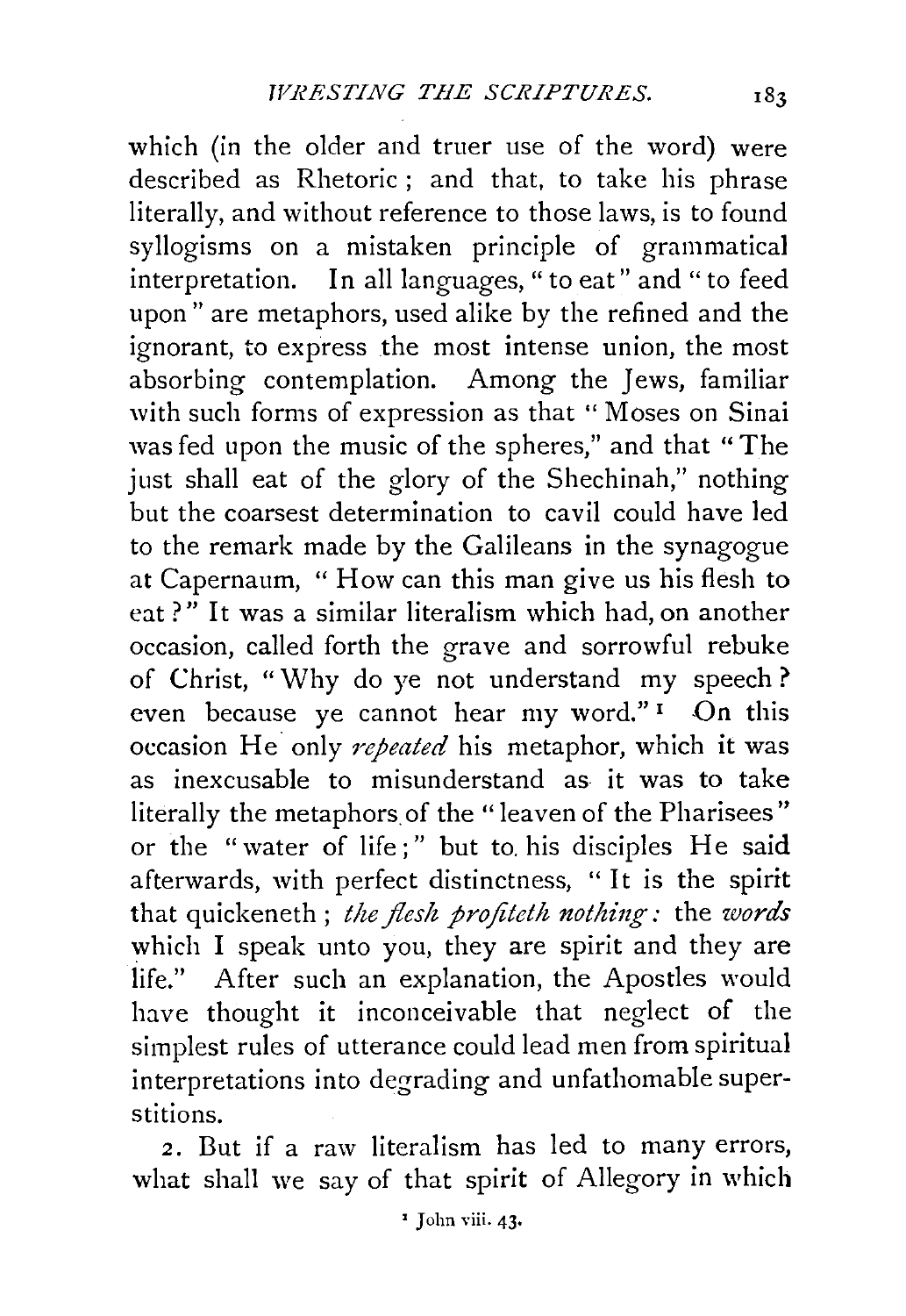Scriptural interpretation has positively revelled ? I use the word generally for the extravagant typology, the numerical mysticism, the spiritualizing homiletics which have often gone to the lengths of irreverently sacrificing the sacred letter for the sake of forcing upon it some dogmatic or moral inference with which it has not the remotest connection. The Rabbis began the process. Among them it reached its climax in the days when Rabbi Akhiva professed to find theological or ritualistic mysteries in every turn, or curl, or twist of a Hebrew letter-in the days when a frivolous scholasticism had run to its last dregs of feeble decadence. But long before the days of R. Akhiva, Philo had given a boundless license to the mystical and allegorizing principle; 'and when we explore the frozen sea of his abstractions we at once find ourselves in a region "where naught is everything and everything is naught." He handed on his methods to the Fathers as the Palestinian Rabbis also handed theirs. \Ne find in even the second century those numerical fancies—that adoption of strange inferences derived from giving numerical values to the letters of words-of which in Scripture itself there is not a single instance.<sup>1</sup> Thus, even as early as the Pseudo-Barnabas we find that the 318 servants with which Abraham liberated the captives of Sodom were made a type of Christ on the Cross, because 318 may be represented in Greek by the letters  $\tau \dot{\psi}$ , of which  $\tau$  stands for the cross, and  $\dot{\psi}$  for the two first letters of the name of Jesus; and in Irenæus we find the notion that  $666$  (and not  $616$ ) must be the true

<sup>&#</sup>x27; The number of the Beast is not a case in point. It is merely an instance of a cryptograph adopted to avoid unnecessary danger. The number 666 meant "Nero Cæsar," and to write that name openly would have involved the peril of a trial for *lacsa ma<sub>lestas*.</sub>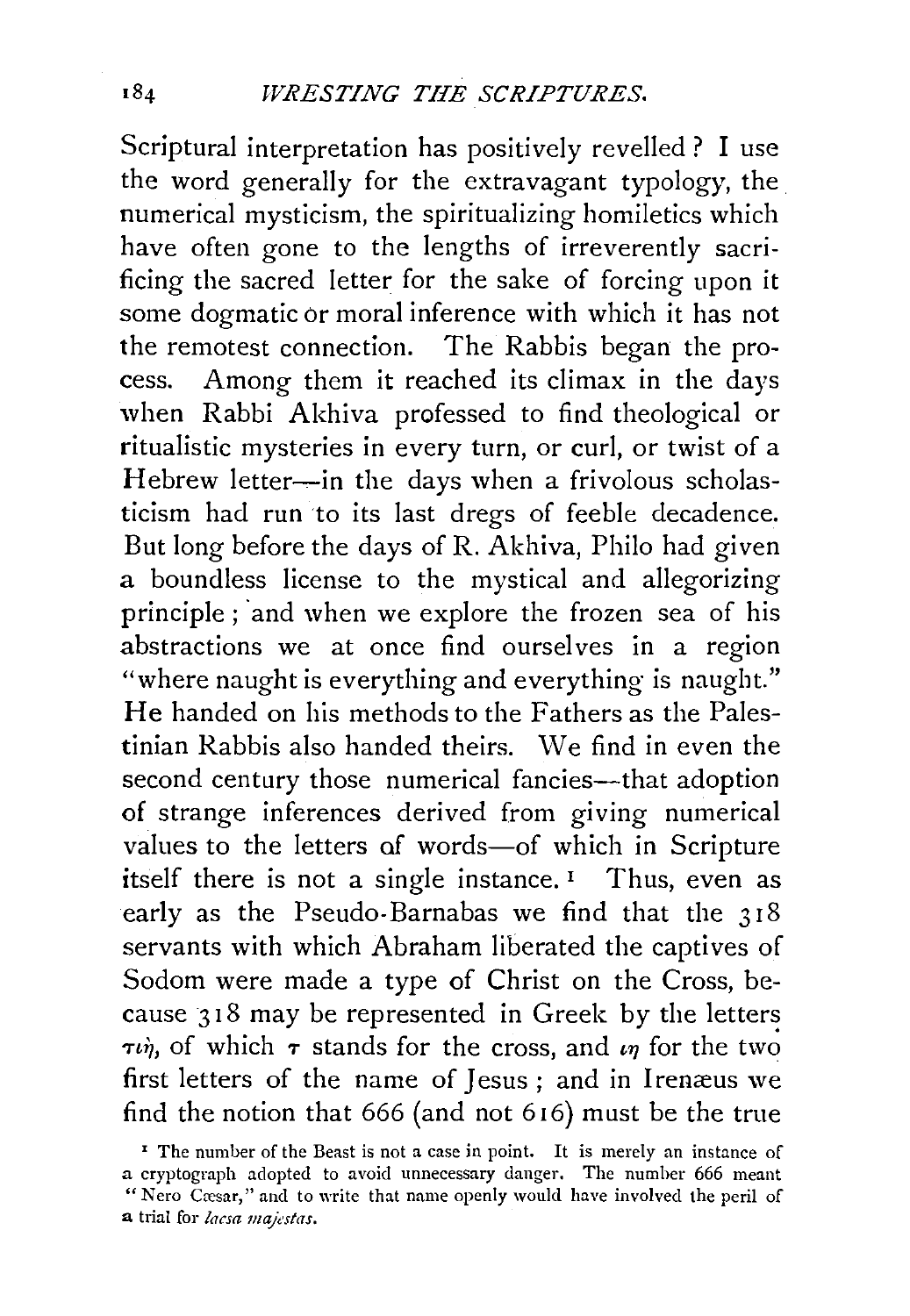reading of the number of the Beast, *because* (!) Noah was 6oo years old when he entered the Ark, and the statue of Nebuchadnezzar was 66 feet high. Not to dwell on the extravagant development of typology, by which, for instance, Jacob becomes a type of Christ in seventeen particulars, and Moses in forty, and Joseph in forty-four, the Fathers sought for allegorical meanings in the plainest and simplest history until we find St. Jerome saying that to seek the literal sense is to eat dust like the serpent. Origen, whose critical contributions to the study of Scripture were of such incomparable value, marred the value of his exegetical labours by his assertion of a threefold sense in Scripture adapted to the Platonic trichotomy of man's being into body, soul, and reason (or spirit). He did not despise the literal sense, but treated it as a mere covering for the higher sense, just as the earthly nature of Christ veiled his Divine nature. His successors, Athanasius and Cyril, while they dropped the far more valuable grammatical and critical side of his labours, adopted his mystic and speculative principle of exegesis to its full extent, and used it to oppose the historical and critical school of Antiochene interpretation. " This allegorizing interpretation of the Bible made no distinction whatever between essence and form in the communication of Divine things, but regarded everything alike as having come from Divine suggestion. The followers of this mode of interpretation looked upon every word as equally Divine ; they sought mysteries on all sides ; they would not admit that there was any human element to be taken account of; they would not construe this element in accordance with its human individuality of character and human origin-would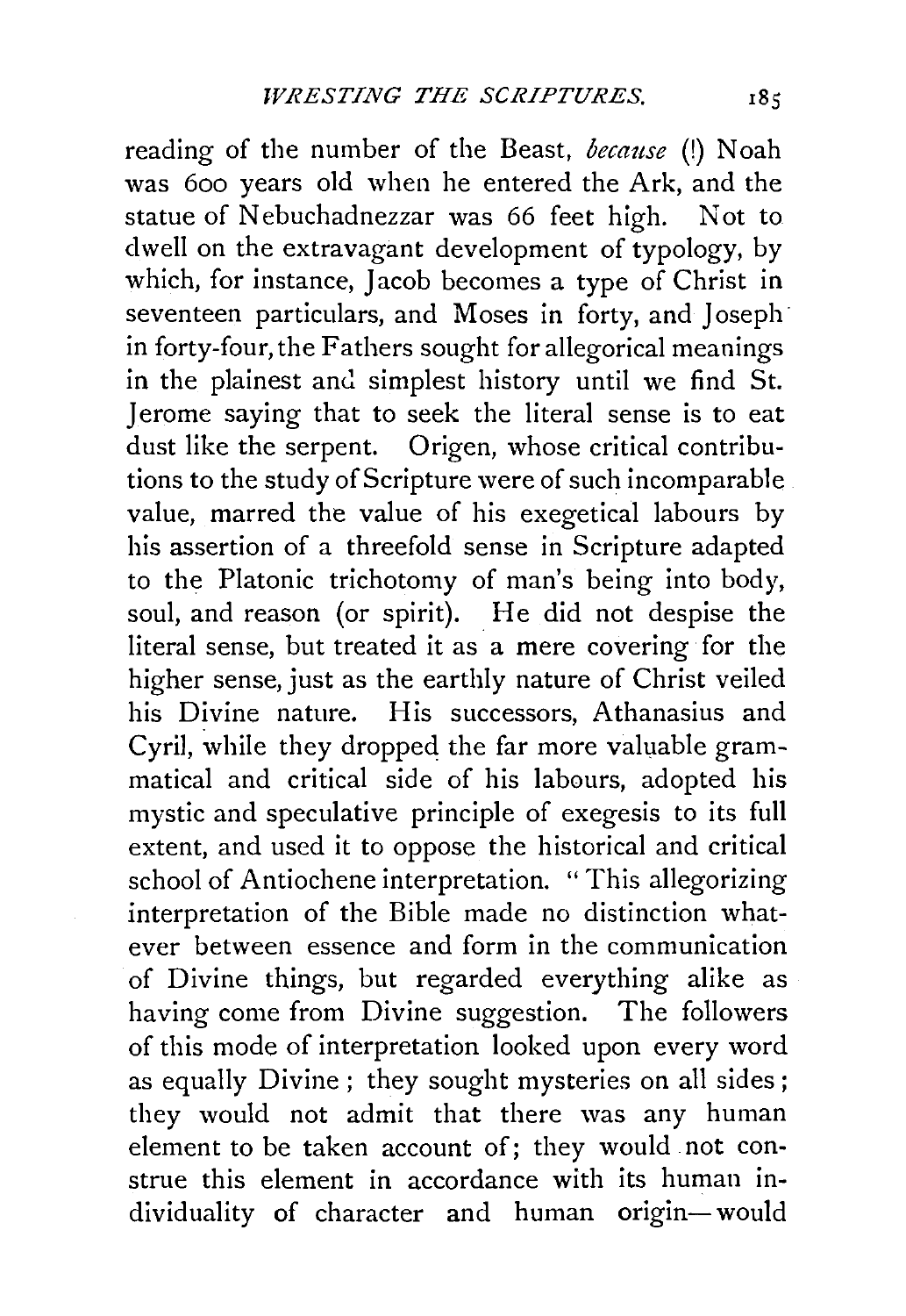explain nothing by reference to human modes of apprehension and development. Under the idea of shewing particular respect to the Bible, they undesignedly detracted from its authority; because instead of understanding its human form from the. history of its human evolution, and perceiving the Divine Spirit revealing Himself there, they explained the whole as a single production, after a system foreign indeed from the Sacred Word, but preconceived and preestablished as a Divine one by themselves, that of foisting into, and implying in, the Bible what was not really there." 1

Two instances, one from the New Testament and one from the Old, may suffice by way of passing illustration of a method which, if unchecked, would only reduce the Bible to one vast sea of uncertainty, and would place its interpretation at the mercy of prejudice and dogmatic bias. Both instances shall be taken from Hilary of Poictiers, who however, derived them from older sources.

(a) We may not be able in every instance to see the reason which led to the Levitic distinction between clean and unclean meats. Many very nugatory reasons have been invented, but Maimonides was certainly justified in the belief that sanitary considerations had a large, if not an exclusive influence, in guiding the decision. When allegory claims the right to play a part in the explanation, and we are told that animals which divide the hoof and chew the cud are clean because the cloven hoof symbolizes the firm walk of the believer, and the ruminating process the duty of meditating on the Divine counsels, we feel at once that we are beginning to tread upon a shifting quagmire; but

<sup>1</sup> Neander, *Ch. Hist.* iv. II. (E. T.)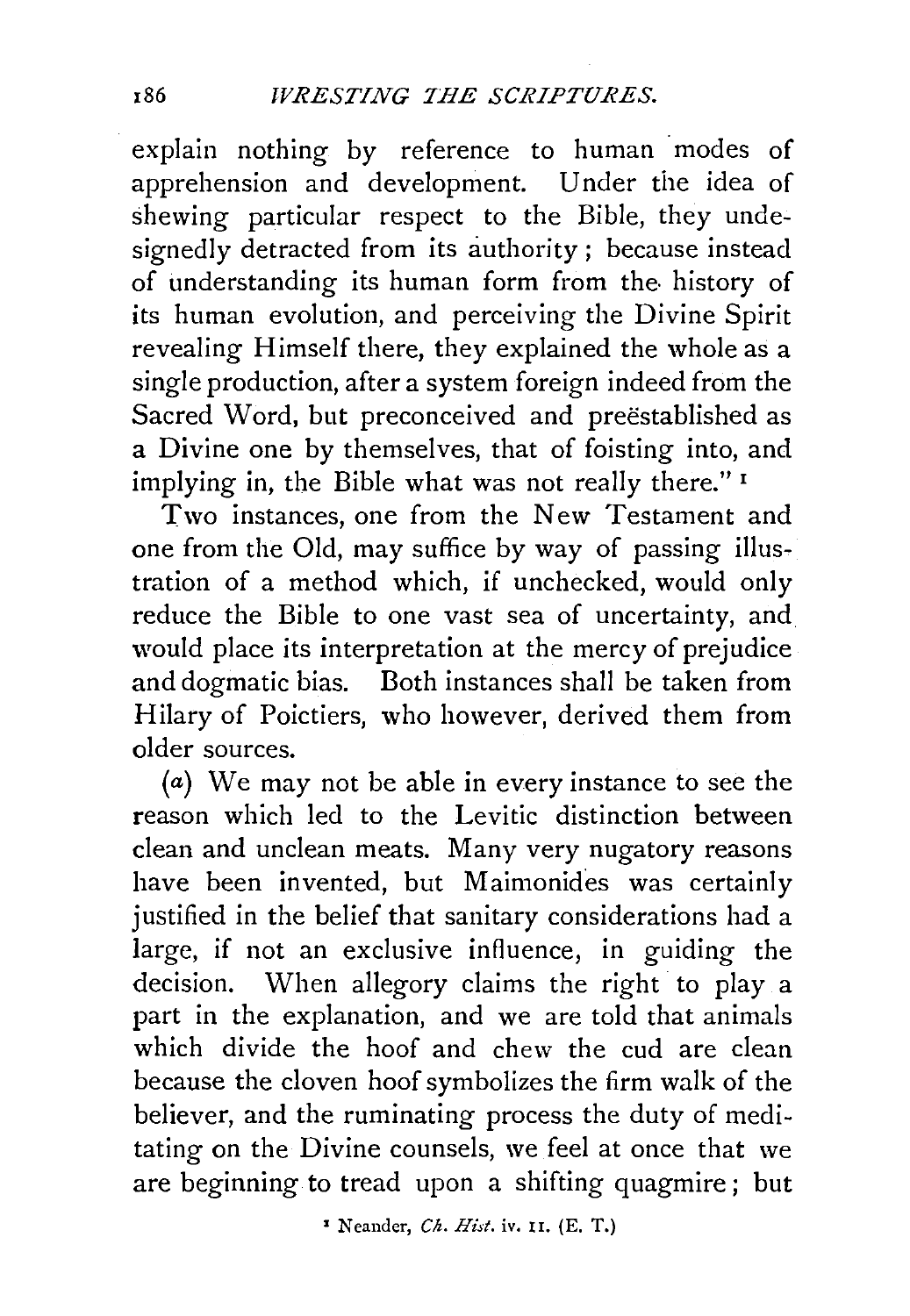when St. Hilary adds that "dividing the hoof" is a symbol of "believing in the Father and the Son," we feel that such wild misapplications tend only to make the Scriptures reflect every hue of fancy and every shade of belief, and we say with Cardinal Perron, that such explanations are *des gaietés joyeuses*.

## Quodcunque ostendis mihi sic incredulus odi.

 $(\beta)$  It is quite pitiable to see how this allegorizing process has sometimes been adopted in such a way as to evaporate all poetry from the Bible. Who can read without delight the exquisitely glowing and simple passion of admiration for the works of God which breathes through the eighth and ninth verses of the 147th Psalm? But to Hilary the "clouds" are the writings of the prophets; and the "rain" the evangelical doctrine ; and the "mountains which bring forth grass" are the Prophets and Apostles ; and the "beasts" men; and the "young ravens" Gentiles. And he adds the remark-how false to the truth of God, how accordant with the conceit of theologians !- that to understand the verses literally is not only erroneous but irreligious-" *Hac ita intelligere non dicam erroris, sed irreligiositatis est.*" And yet even this is bearable in comparison with the application of similar principles to our Lord's discourses. The "fowls of the air, which neither reap nor gather into barns," are, it appears, the devils, and the "lilies of the field that spin not" are angels. Of all the words which our Blessed Lord uttered few expressed a deeper and more yearning tenderness than those in which He said : " Are not two sparrows sold for a farthing, and one of them shall not fall to the ground without your Father." The words need no special explanation.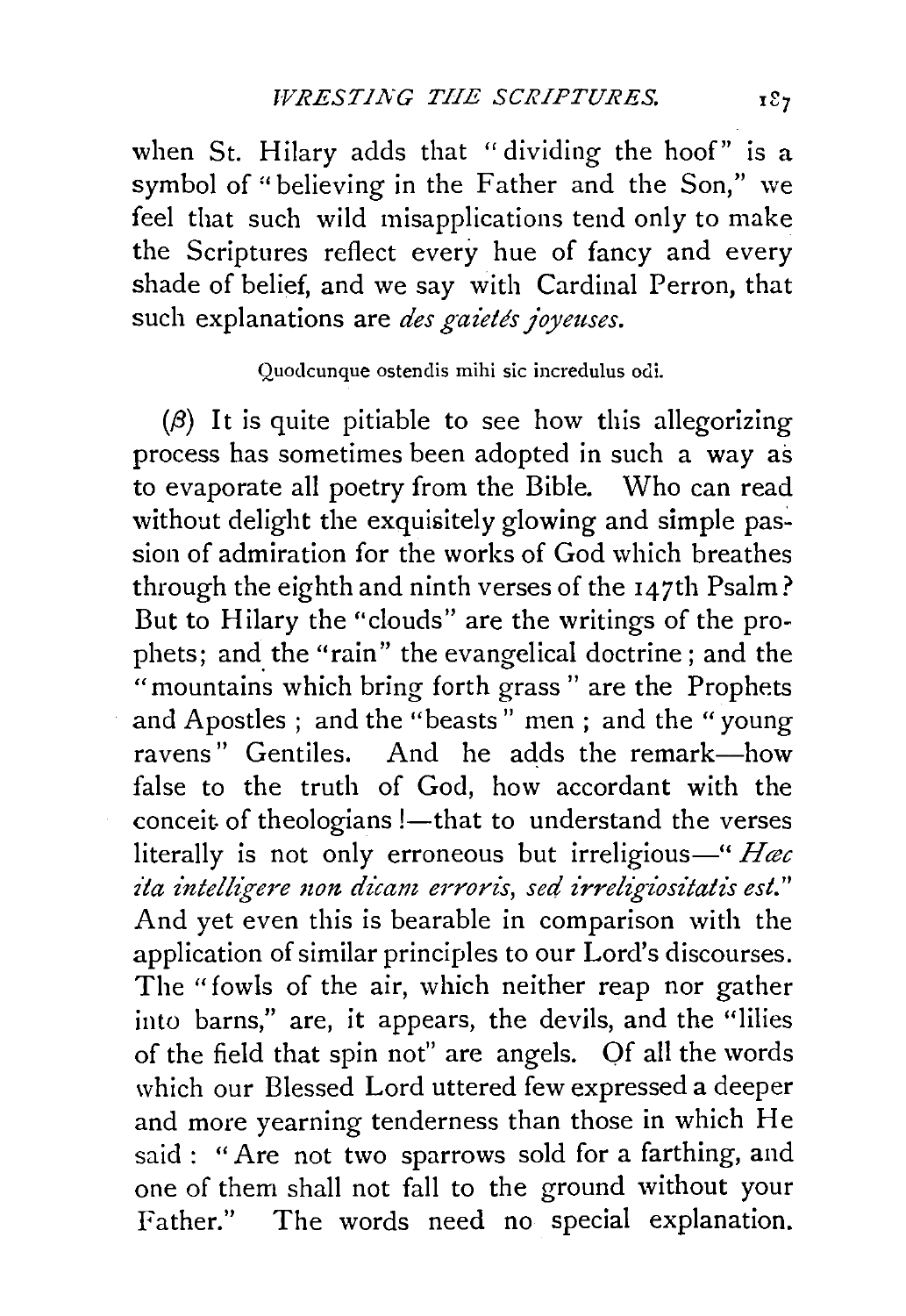They are transparent in their beautiful meaning. But in the hands of St. Hilary they at once lose half their meaning and all their loveliness, when the sparrows become sinners whose souls and bodies become both as one, the soul by sin thickening as it were into a body, and so forth,—until we have altogether lost sight of the boundless revelation of God's mercy, extending over all his works, but concentrated on each individual man as a child in that Family of which Christ is the elder brother.

Perhaps it may be said, This style of exegesis is quite exploded. Would that it were! Has the reader never heard it in sermons? Is it even confined to the unlearned ? Let any one who thinks these warnings needless turn to Bishop Wordsworth's Commentary, where he will find hundreds of specimens of it, some borrowed, and some original. Let him turn, for instance, to the story of Jael. No one will sweepingly condemn the deeply seated treachery and cold-blooded murder of Jael without making every allowance for her time and her circumstances. But if they follow the guidance of Bishop Wordsworth, they are called upon to hold, first, that Jael was supernaturally inspired to commit that treacherous assassination; secondly, that "the act itself was clearly miraculous ; '' thirdly, that there is a parallel between the tent-peg with which she shattered the skull of Sisera and the stake by which the Gentiles enlarge the Church ; fourthly, that there is a tenable comparison (borrowed from Origen and Augustine) of this tent-peg to the Cross; fifthly, that an elaborate parallel may be drawn out between Jael and the Blessed Virgin Mary; sixthly, a discovery, that since Heber takes no part in the story, there is a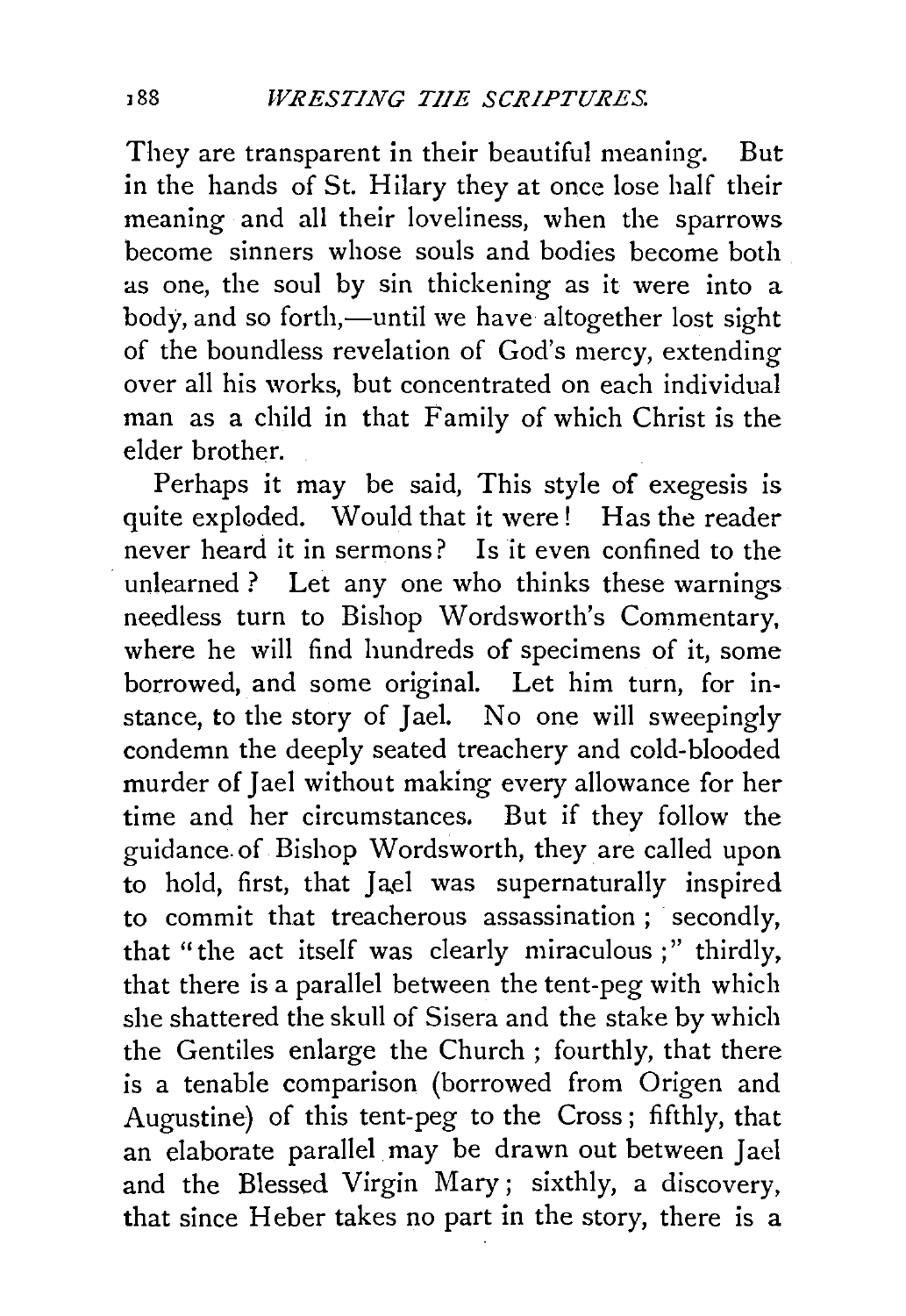mystery in the words, " the tent of Jael, the wife of Heber, the Kenite," because "the tent in which the Lord of all took our nature, and tabernacled in us was the Blessed Virgin, and she was the wife of Joseph. Yet Joseph had no part *in the work by which the world was saved, and our enemy was destroyed.*" I quote these extraordinary remarks of a living prelate without comment; but surely—with the deepest and most sincere respect for his learning and goodness-I may venture to say that, be they Rabbinic, or be they Patristic, or be they what they will, they are unwarrantable fancies to which the name of exegesis cannot for a moment be accorded ; that they are a mere pious play of the imagination of which the results are not in the most distant degree binding on any human being, and that however harmless and even edifying some persons may suppose them to be, they are liable to the peril of degenerating very rapidly and very perniciously into adulterating and handling deceitfully the Word of God.

 $(\gamma)$  Misplaced literalism and misplaced allegory are perhaps the two tap-roots which supply the constant life of Biblical misinterpretation. I will touch but very briefly on other dangers against which every expositor should be on his guard.

One is the danger of drawing extravagant or impermissible inferences from isolated expressions-what Coleridge so admirably described as "the ever-widening spiral *ergo* out of the narrow aperture of single texts." We are bound by, we cheerfully accept, all that Scripture undoubtedly teaches as the drift and tenour of its revelation ; we are not bound by, and we indignantly repudiate, the self-asserted infallibility of

VOL. XII. 14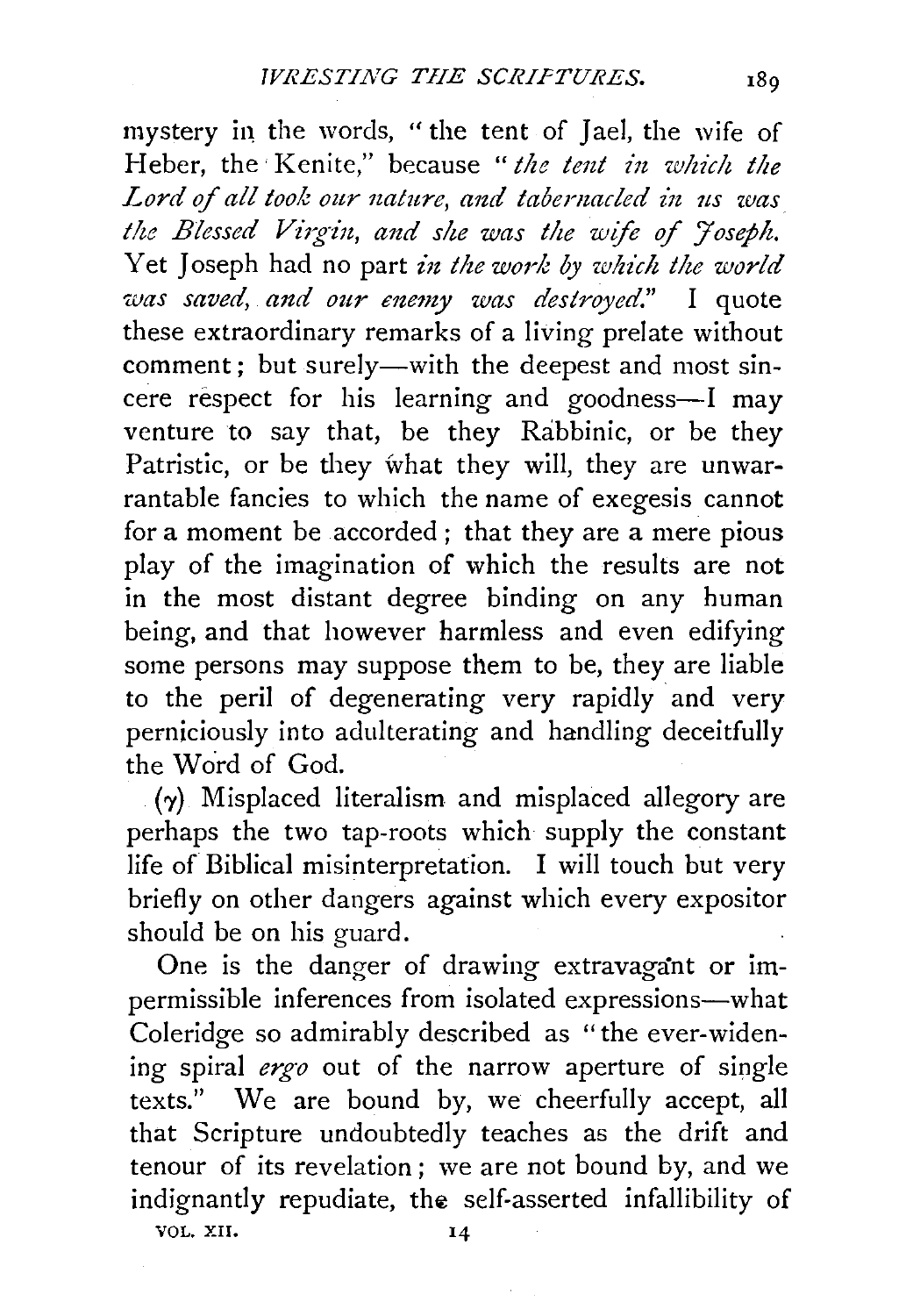all the conclusions which men may choose to deduce by whole series of syllogisms from isolated expressions; nor will we ever make the home of our faith in the inverted pyramids of argument which rest their precarious apex upon a single metaphor. If any one will try the deeply instructive plan of taking some one disputed passage-as, for instance, Galatians iii. 19, 20, with its "upwards of three hundred" different interpretations ;—or some one disputed parable—say that of the Unjust Steward, where the unjust steward has been taken to mean the Pharisees, the publicans, Judas Iscariot, the Apostle Paul, and even *(spectatum admissi*   $\ldots$  ?) the Lord Himself !—he will have not only an adequate but a glaring proof how small is the allegiance, how small even the shadow of respect, which he owes to the attempts which are still daily made to "force the senses of men upon the words of God, the special senses of men upon the general words of God, and to lay them both upon men's consciences under the equal penalty of death and damnation." When Archbishop Sancroft made "Sirs, ye should not have lossed from *Crete*" the text of a sermon against Dissent, because Crete was an Episcopal Church;—or when the Jacobites referred to the pale horse of the Apocalypse as a symbol of the white horse of the House of Hanover,-they were hardly in earnest. But Innocent III. was in deadly earnest when he argued from St. Peter's *"Lord, here are two swords"* that he possessed the temporal as well as the spiritual authority; and derived a scriptural argument for his usurpation from the remark that the Pope was the greater light to rule the day, and the Emperor the lesser light to rule the night. The extent to which the right to draw inferences has been assumed may be seen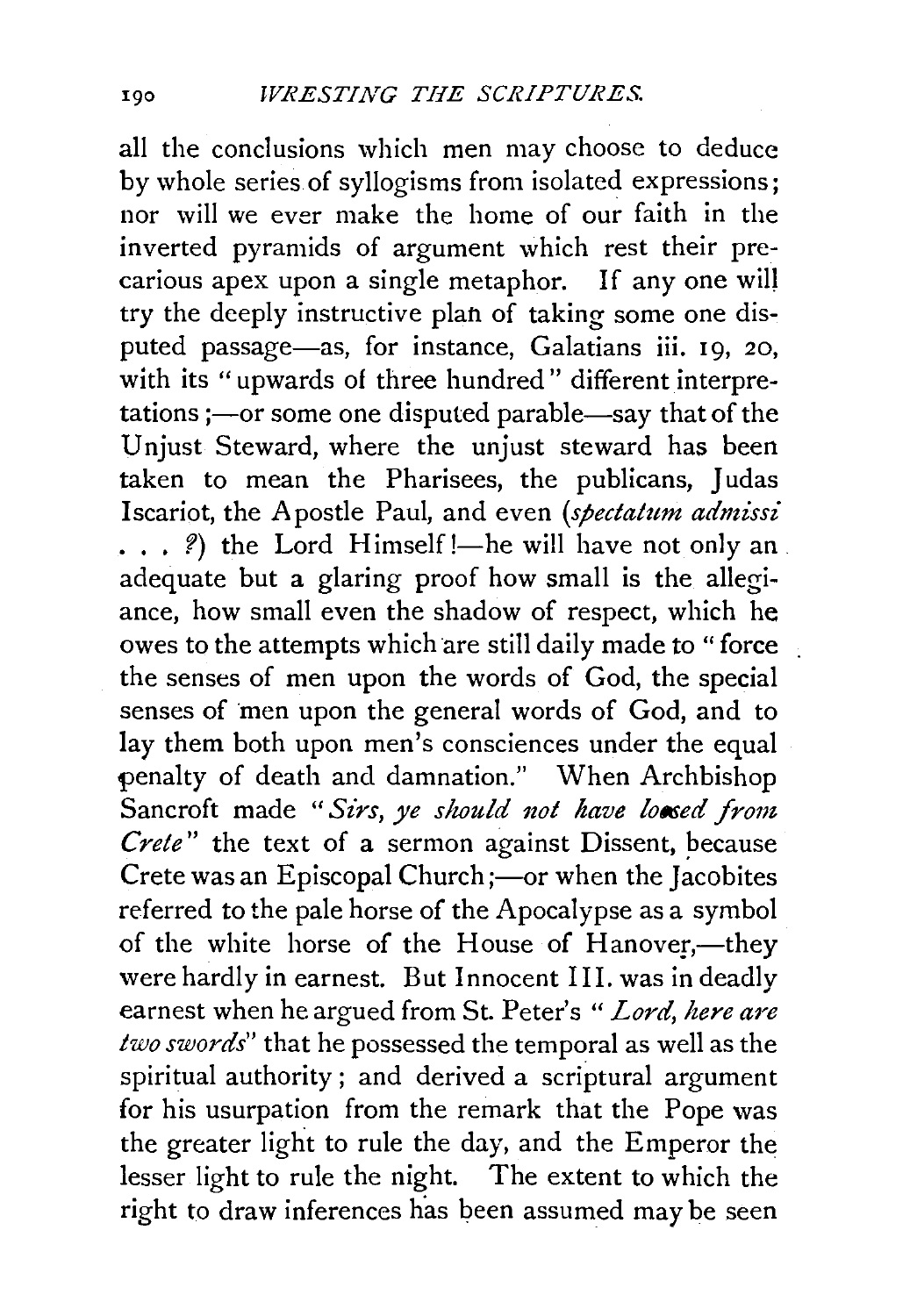from the misapplication of such a verse as *"I haz·e prayed for thee that thy faith jail not"* to establish Papal infallibility; of the expression *"filling up that which is behind of the afflictions of Christ*" to support the doctrine of works of supererogation ; and of the words "elect" and "predestinate" to rear the ponderous scholasticism of a pitiless and repellent theology. Not only was the right to draw inferences left without practical limits, but the rule laid down by St. Augustine was regarded as final down to the Reformation, that "all Scripture which is called the Old Testament, to those who desire to know it diligently, is handed down to us in a fourfold manner-according to history, according to ætiology, according to analogy, and according to allegory." From this rule came the proverb-

> Littera gesta docet; quid credas allegoria; Moralis.quid agas; quo tendas anagogia.

The result of such developments was the multiplication of such commentaries as that on Job, in thirty-five books, by St. Gregory the Great, which, though it was the wonder of his contemporaries and of later times, is absolutely valueless for any critical or exegetical purpose. Another result was the blinking of all difficulties -the removal of which was supposed to be at once provided for by the *avaywyn*  $\epsilon$ *is to vontor-the inven*tion of a spiritual sense which could, and often did, practically set aside even the historic narrative, with all the priceless lessons which its due study is always certain to suggest.

 $(\delta)$  Another danger is neglect of the context. It is so common a practice to make the *words* of Scripture a .sort of talisman to conjure with, that scores of instances might be selected in which the application of a text to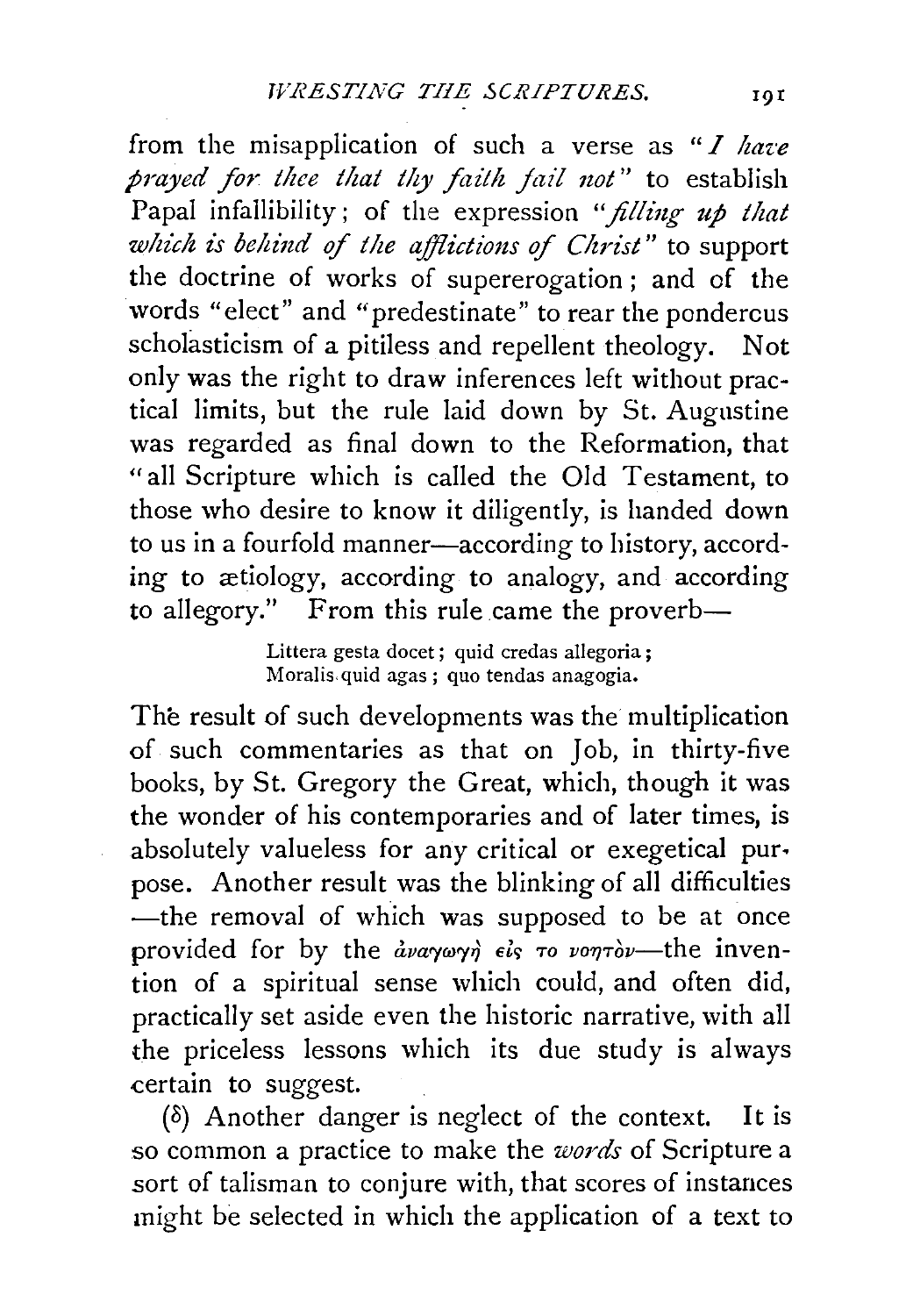express a particular conclusion can only be regarded as a *verbal* argument-an argument founded on a silent interchange of meanings, like the grotesque syllogisms adduced in logical handbooks to illustrate faults of logic. There are many cases in which the practice is so far harmless that it simply furnishes preachers with expressions and illustrations, and serves to impress undoubted truths by the apparent sanction of sacred language. Thus when our Lord's words, "there is nothing covered *that shall not be revealed"* (Matt. x. 26; Luke viii. I 7), are adduced to warn men of the detection of hidden sins, the truth thus enforced has ample warrant in other passages of Scripture {I Cor. iii. I3; iv. 5, &c.); but those particular words of Christ are shewn by the context to have a very different meaning-namely, the right use and further dissemination of the light which He revealed. When " *as thy days are, so shall thy strength be"* (Deut. xxiii. 25) are quoted to illustrate the proportionate mercy of God giving aid in the exact measure in which it is required, the truth is a blessed and beautiful one, but the passage itself is rendered of very dubious meaning because it consists in Hebrew of two words, both of which are *&7Tag Xeryop.eva.* " *The*  secret things belong unto the Lord our God" (Deut. xxix. 29) is a verse usually quoted to discourage all inquiry into mysterious doctrines ; but the context shews that the meaning is, " We know our present duty ; God alone knows our future destiny." *"I have trodden the wine-press alone*" (Isa. lxiii. 3) is constantly adduced as a prophecy of Christ's loneliness in the agony of Gethsemane. The merest glance is sufficient to shew that the reference is to the hour of vengeance and of judgment. These and many other misapplica·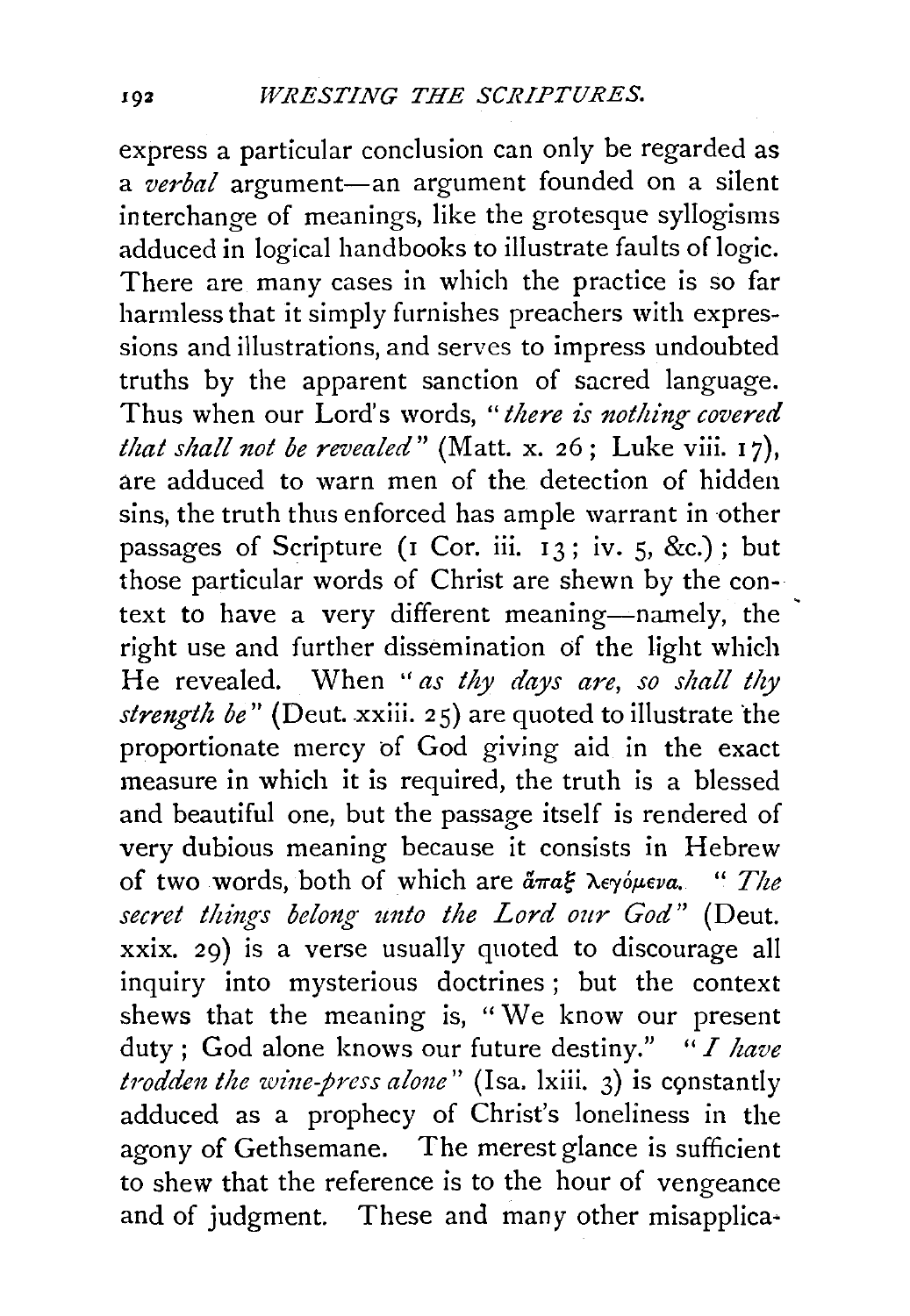tions of texts might well be regarded as harmless if the habit of using Scripture words in senses alien to the original intention did not lead to a carelessness respecting them which readily lends itself to direct dogmatic abuse. Were it not for this abuse it would be sufficient to bear in mind that, though the actual words are those of prophet or evangelist, " it is the speaker or preacher who is standing behind them and adapting them to his own purpose." When the texts are made the basis of sectarian exaggerations or of disputed theological doctrines, the evil of neglecting the context is seeri in its true proportions. Take, for instance, the verse, *"The whole head is sick and the whole heart is faint*" (Isa. i. 5) which is always quoted by preachers anxious to enforce<sup>the</sup> doctrine of "total corruption." Nothing can be farther from the meaning of the original, which describes the results not of original depravity but of fruitless punishment. What strange conclusions as to the character of Paul and as to the language of confession have been derived from the expression, " *Sinners, of whom I am chief"* (I Tim. i. 15), merely because it has been overlooked that he spoke under that oppression of conscience which he always felt from having been a persecutor of the Church of God. What eschatological inferences have been founded on the question of Isaiah (Chap. xxiii. 14), "Who among us shall dwell with cverlasting burnings?" Is it honest to quote the verse as though it referred to what are called " endless torments" when the context shews that the original reference is to the devastating fires of the Assyrian invasion ? " *vf/here the tree falleth there it shall be"*  {Eccles. xi. 3) is an expression urged more frequently than any other to prove that the fate of every human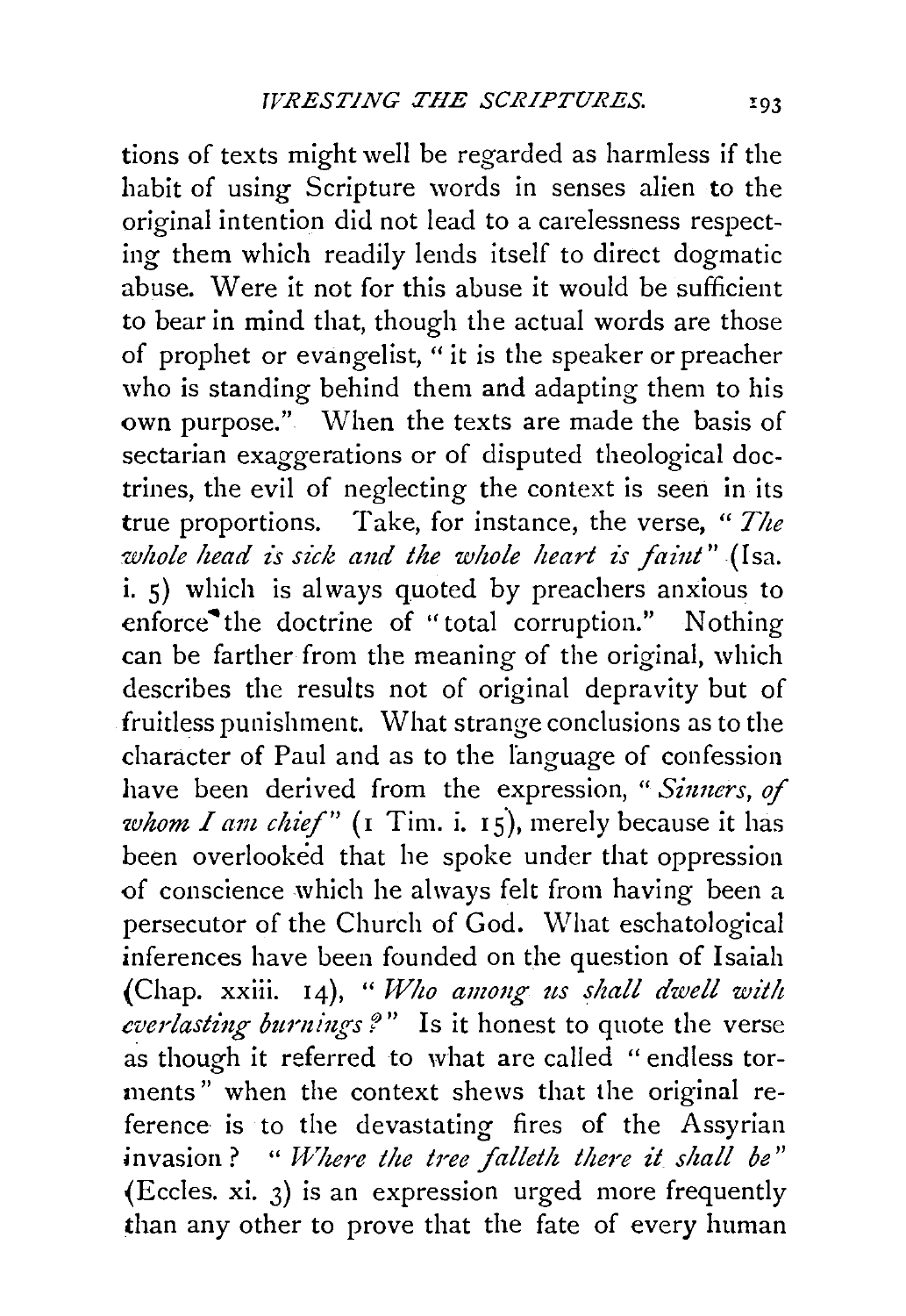being must be made up finally and irrevocably at the instant of death. Is it not intolerable that it should be. urged to quench any conceivable gleam of hope for any poor sinner beyond the grave, when in the first place it is a metaphor, and therefore wholly unsuited for the rigid proof of doctrine ; when, secondly, the metaphor, however unduly pressed, could never support the weight of inference which is laid upon it; and when, above all, it has not so much as the faintest reference to the state of man beyond the grave, but is part of an exhortation to be diligent and trustful amid the unknown workings of the Providence of God ?

(e) Another fruitful source of Scripture misinterpretation is the neglect of other Scriptures. Our reference Bibles might be thought sufficient to avert the peril, but in reality they enhance it. The "parallel" passages referred to are often in no sense parallel, and can only be so regarded by taking an erroneous view of one of the two passages thus brought into juxtaposition. It would be very desirable in future reference Bibles that the passages referred to should sometimes be those which might even appear to be in direct contrast with, or even to stand in direct contradiction to, the one under consideration. Readers would thus be reminded that even an admitted truth must often be modified by the complementary and supplementary aspects of that truth ; and that so limited are our human faculties that in matters of faith, no less than in matters of reason, and in dealing with the difficulties of revelation, no less than in dealing with the difficulties of nature, we must rest faithful even in the face of apparent contradictions. The insistence on one set of truths while the others are ignored can only lead to onesidedness and error.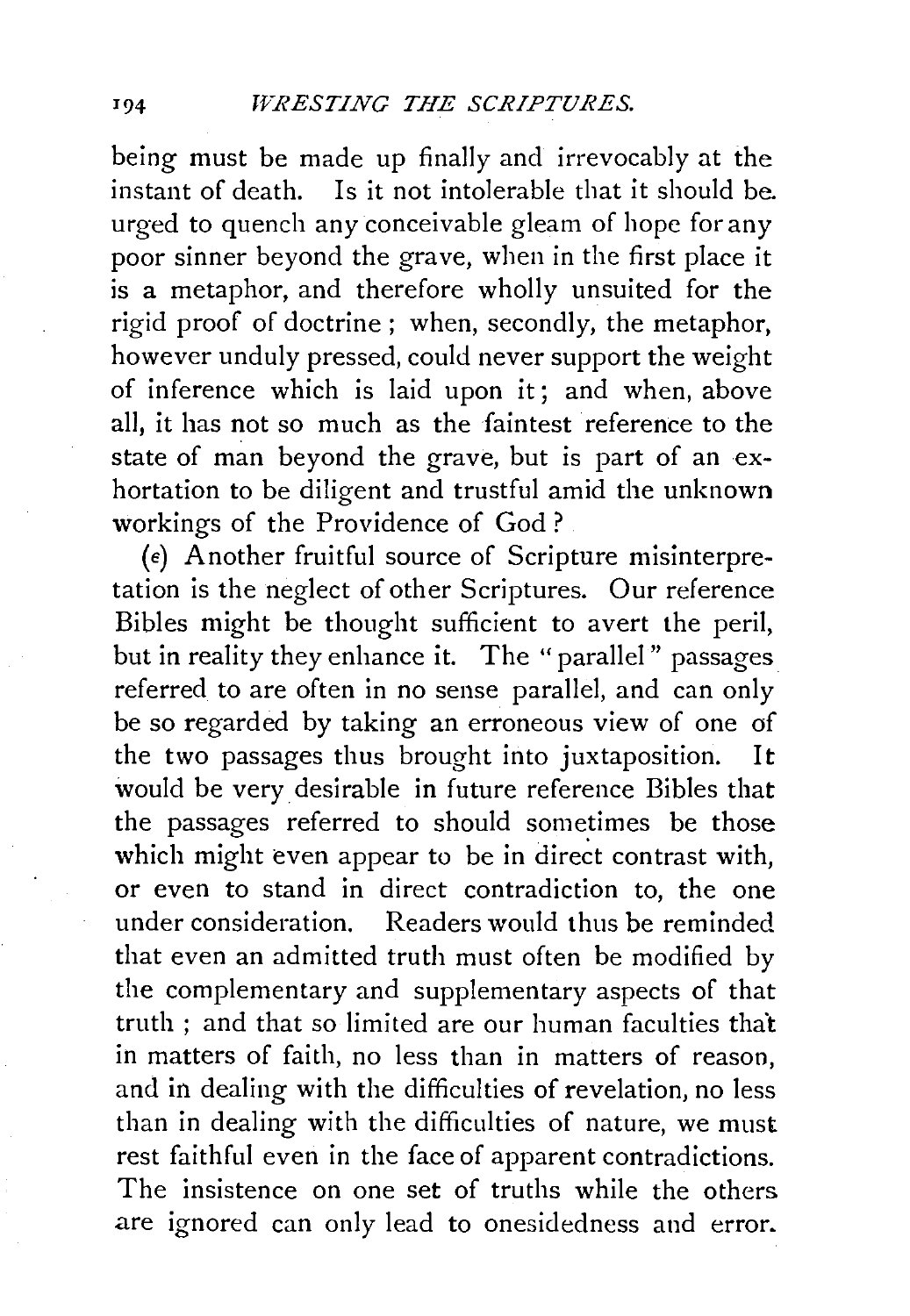And here our Lord has given us the aid of his own Divine wisdom, for when the devil came to Him with that "It is written "-- which has been in all ages the favourite method of that evil spirit which sometimes walks in churches under the disguise of an angel of zeal and light-our Lord met and mastered him, not by disputing his " It is written," not by shewing that these were (as is usual in such cases) mere garbled and misinterpreted quotations, but by simply opposing to them an "It is written again." And when, in an instance but too typical, the Sons of Thunder, excusing their human passion under Scripture precedent, wish to flash down fire from heaven, Jesus simply warns them (in a passage which, perhaps, for this very reason has been tampered with) that the Elijah spirit is not the Christ spirit, and that the crude desire for vengeance shews how little they had realized the difference between Carmel and the Mountain of Beatitudes. -The guide for moral conduct is to be found in the spirit and unity of Scripture teaching, not in this or that precedent or text. "By what law would you justify the atrocity you would commit?" asks the young soldier in a great work of fiction. " If thou art ignorant of it," replied Burley, "thy companion is well aware of the law which gave the men of Jericho to the sword of Joshua the son of Nun." Yes, "but we," answered the divine, "live under a better dispensation, which instructeth us to return good for evil, and to pray for those who despitefully use us and persecute us."

 $(\zeta)$  To these dangers arising from literalism, allegorizing, exaggerated inference, neglect of context, and neglect of other Scriptures, we might add many more. We might, for instance, shew the immense influence of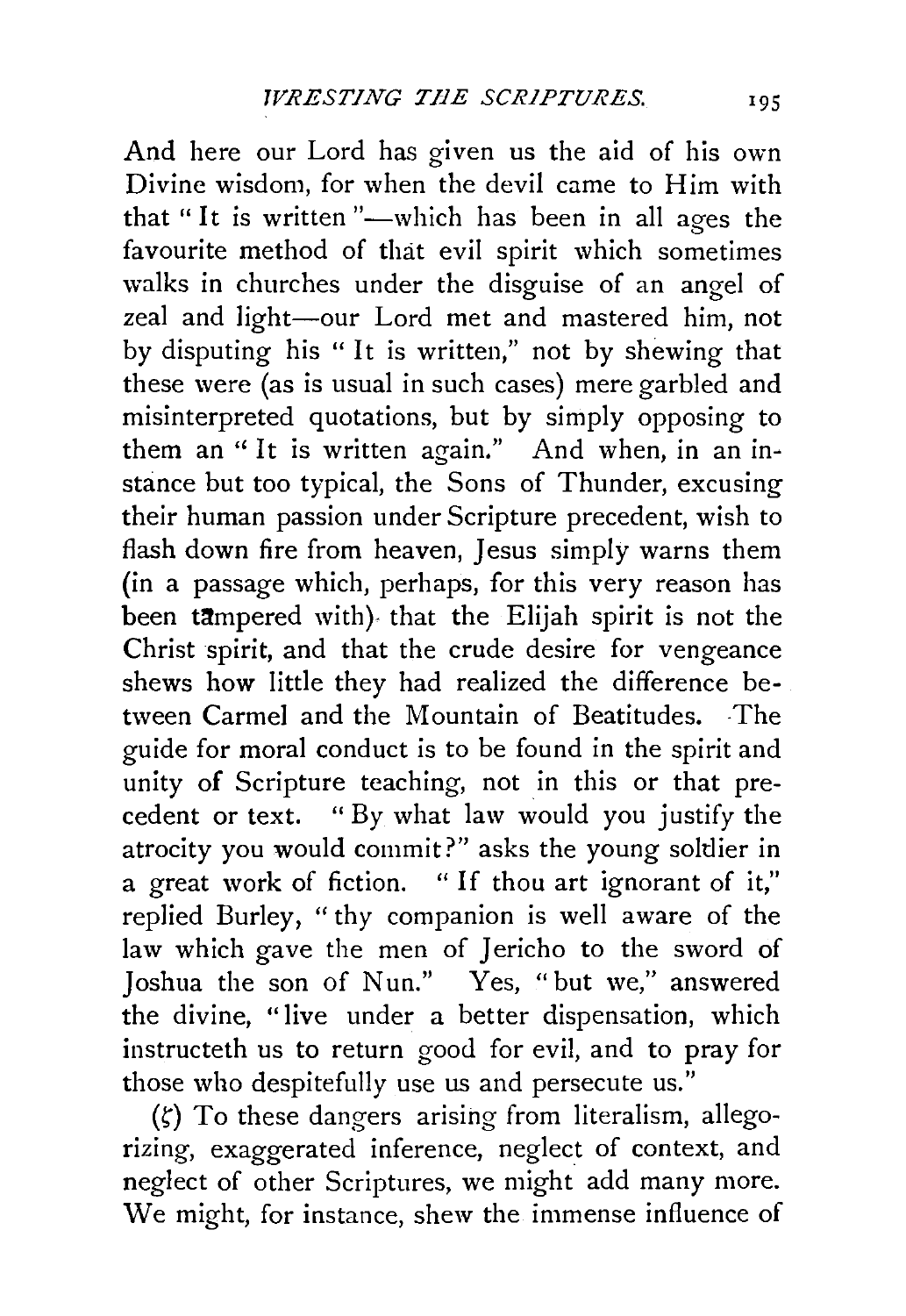bias, leading men to all sorts of unconscious insincerities in interpretation, and causing them to wear a veil upon their hearts-a vast system of tradition which, with its ample and penetrating folds, covers every region of religious thought-like the veil which was upon the hearts of the Jews when Moses was read in their synagogues every sabbath day.<sup>1</sup> Take<br>one broad instance. When Marcion read the Old When Marcion read the Old Testament under the influence of bias, he imagined that it presented contradictions so flagrant to the spirit of the New that he set it down as the work not of God but of an imperfect Demiurge, and he wrote his famous *Antitheses* to try and prove the thesis of an irreconcilable opposition between the Law and the Gospel. Thus by subjective bias he was led to the extravagant conclusion that there is practically *nothing* of the true New Testament-the only Testament which he acknowledged as genuine-in the Old. On the other hand, the opposite bias of Christians has endeavoured to maintain that the morality of the Old Testament is as perfect and as finally authoritative as that of the New, and that *all* of the New Testament is in the Old ; and this has led to a great mass of exegesis which will always strike unbiassed students as untenable, as extravagant, and even as dishonest, while yet they are prepared to accept heartily the old saying, "In Vetere Testamento Novum latet; in Novo Testar mento Vetus patet." A transposition of what belongs respectively to the old and new dispensations subverts the historical basis of both, and only leaves interpretation at the mercy of arbitrary assumptions. But when bias avowedly reigns supreme, when some temporarily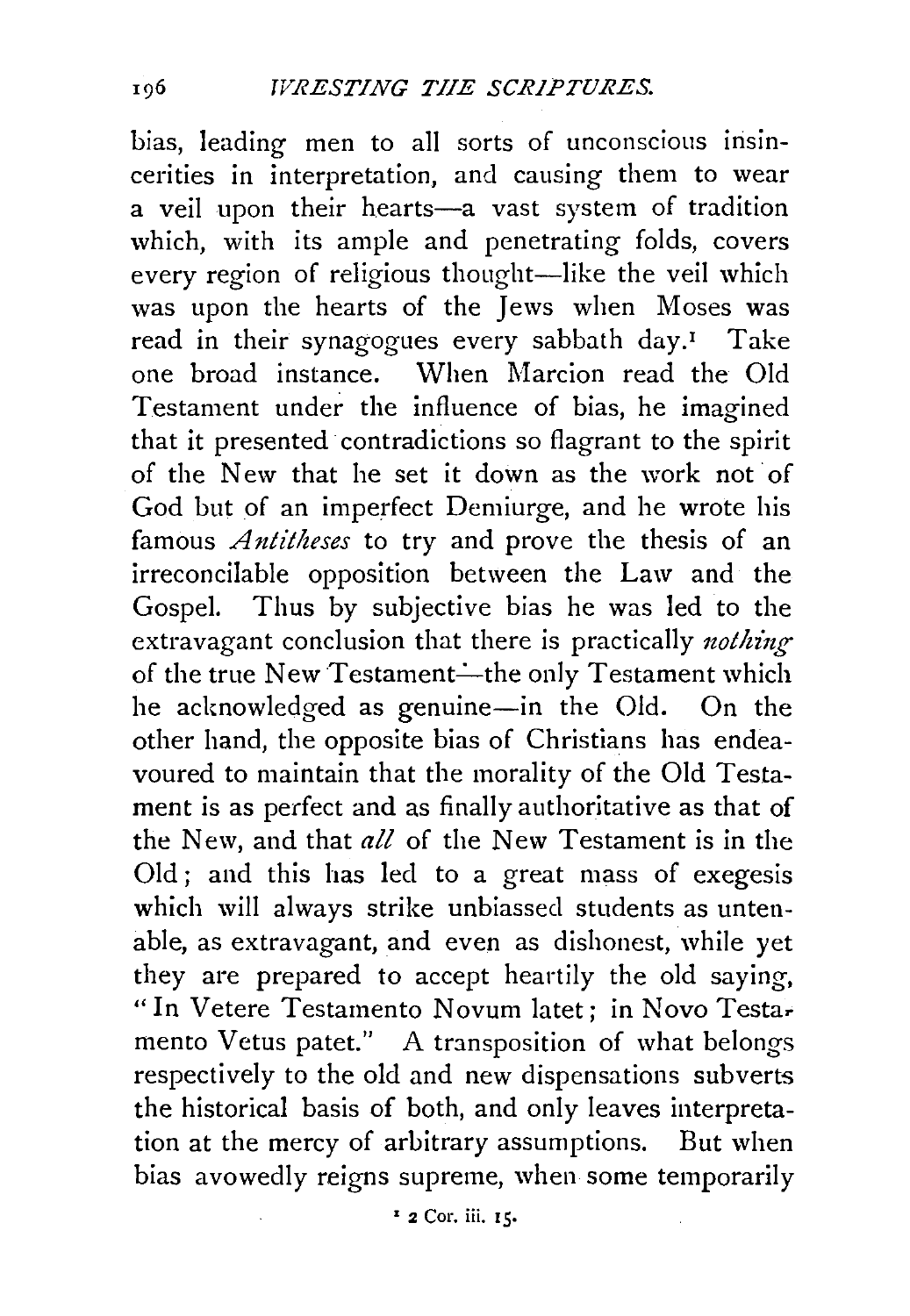dominant opinion arrogates to itself the name of the voice of the Church, and lays down the Tridentine rule, " Ecclesiae est judicare de vero sensu et interpretatione sacrarum Scripturarum," then exegesis dies and theology decays. The repetition of an obsolete and unprogressive exegetical tradition becomes the shibboleth of orthodoxy, and commentaries sink into catenæ and variorum excerpts. What marked all the commen-*What marked all the commen*taries of the later scholastic age, it has been said, "is that only theological opinions or speculations are outwardly appended to Scripture without even an attempt at exegetical elucidation." In such ages men think that they are faithful to the Bible when they are faithful only to its utter misinterpretation. They betray it with a kiss.

Has not enough been said to shew that without great care and great humility we are all liable to the danger of "wresting the Scriptures," if not absolutely "to our own perdition," yet certainly to the injury of the truth, and therefore to the loss and damage of the Church and of mankind? In one sense we may possess the Holy Scriptures at the cost of a few pence; but to purchase the Scriptures is not to purchase a knowledge of the Word of God. "It is not,'' says a modern writer of genius, " to be had at that low figure, the whole long 1 19th Psalm being little more than one agonizing prayer for the gift of it, and a man's life well spent if he has truly received and learned to read ever so little a part of it." The very humblest, however young, however ignorant, however dull, may by the aid of God's holy Spirit learn from it enough, and more than enough, for his everlasting salvation. Without study and knowledge there are hundreds of pages of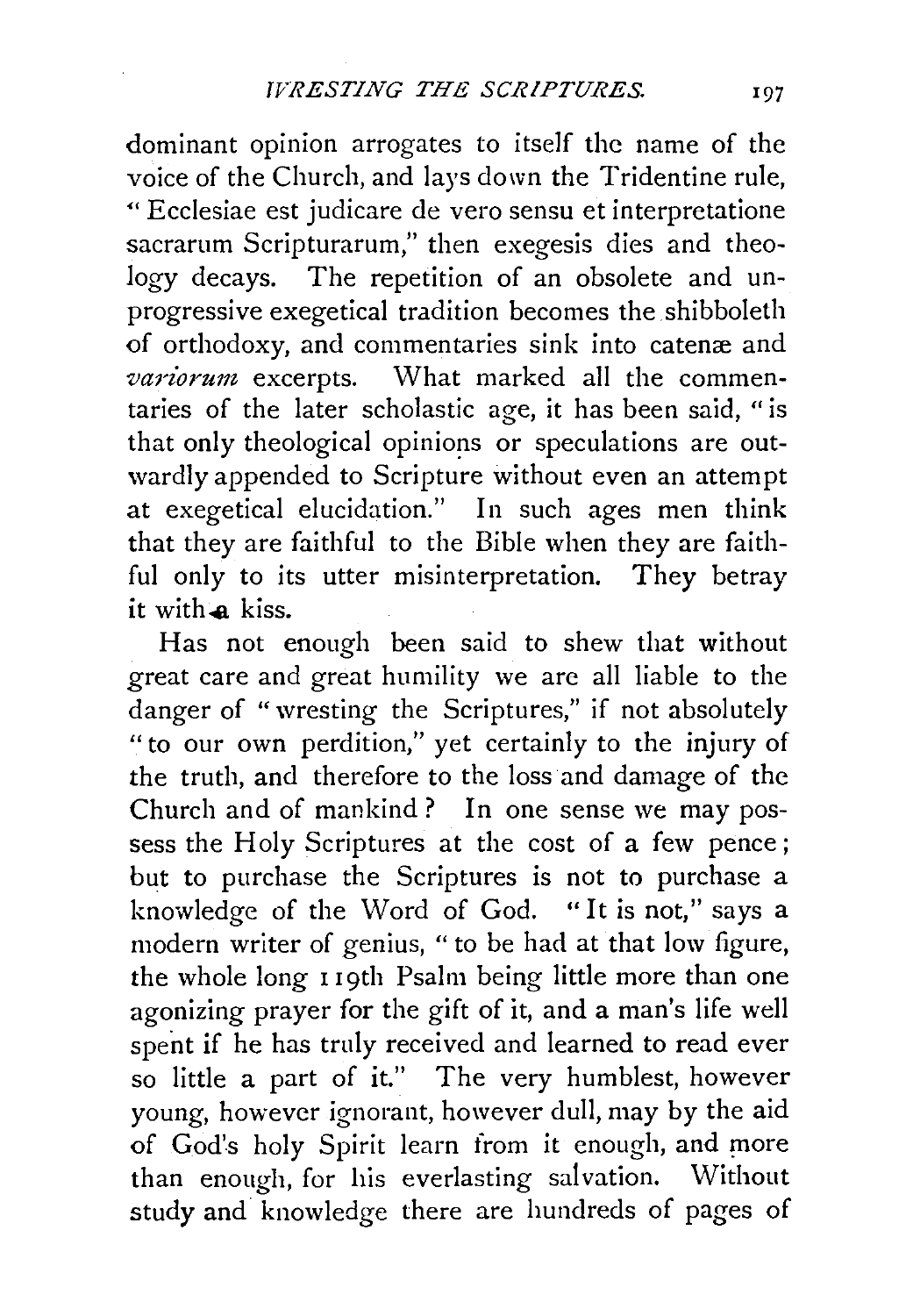it which we can never adequately understand, and there are perhaps many pages which we shall never thoroughly understand until a ray has fallen on them out of God's eternity ; but this is certain, that without love and without humility a man may know it all by heart, and be thought of as a Master in Israel, and yet know less of the inmost life of it than a little Christian child. F. W. FARRAR.

NoTE.-Since writing the above pages I have met with a book which, by the quotation on its title-page, furnishes a marked instance of this misapplication of Scripture. It is a volume of sermons called *Everlasting Punishment*, by the Dean of Norwich, and it explains its aim by these words, with which it is prefaced: "Ye have ... strengthened the hands of the wicked, that he should not return from his wicked way, by promising him life" (Ezek. xiii. 22). I can scarcely suppress the sense of indignation with which I read this garbled misapplication of a Scripture text. It appears to me to illustrate all the worst faults and dangers which I have here endeavoured to point out, as well as the worst side of theological controversy and of the theological temper and spirit. The *object* of the quotation is too clear. It is meant to excite odium against those Christians who, in a perfectly reverent and devout spirit, have been led to the humble belief that Scripture nowhere excludes the possibility of that larger hope which many good and holy men—including canonized saints and fathers of the Church of God-have in all ages been permitted to cherish to the great comfort of their own souls; and the souls ol many of God's most holy and loving children. No doubt it will be hailed by the hatred of ignorance as a good controversial missile; but-

( I) It is *garbled.* The intervening words are omitted. I suppose that even the Dean of Norwich could not say that to see the possibility of hope for some whom theologians would hopelessly condemn to endless torments, is *not* "to make the hearts of the righteous sad," unless "the righteous" wish their "horribile decretum" to be true.

( 2) It is *misapplied;* for Ezekiel is speaking of immoral prophetesses and of the arts by which they seduce men to fornication.

(3) It is *11ot true witness;* for no one has ever promised life to the wicked unless he repents.

(4) It is in all probability *mistranslated;* for the last words (and, like